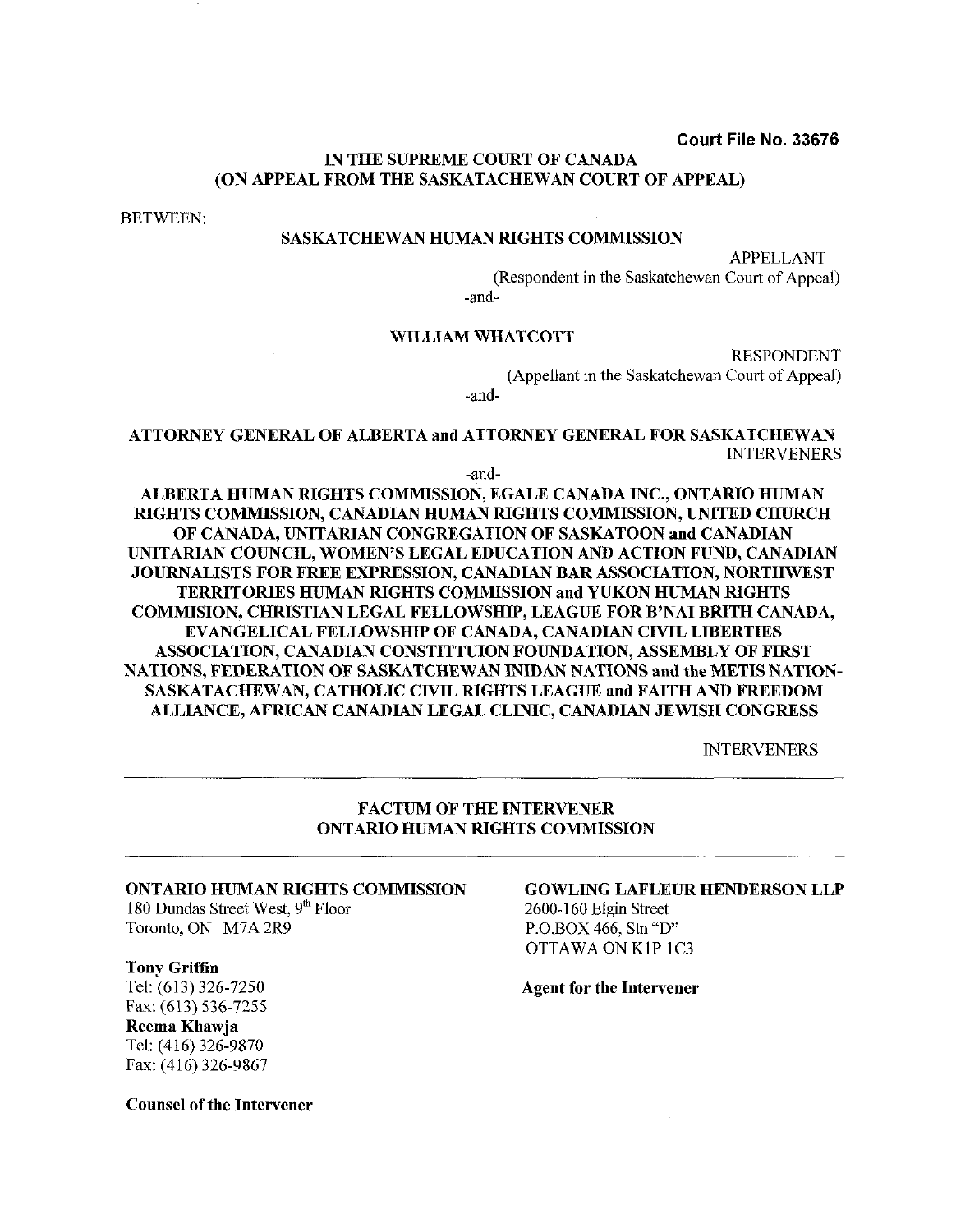#### TO THIS HONOURABLE COURT:

#### AND TO:

Counsel for the Appellant SASKATCHEWAN HUMAN RIGHTS **COMMISSION** Grant J. Scharfstein, Q.C. Deidre L. Aldcorn Janice E. Gingell

Scharfstein Gibbings Walen & Fisher LLP 500, 111 Second Avenue South Saskatoon, Saskatchewan **S7K 1K6** 

Tel: (306) 653-2838 Fax: (306) 652-4747 Email: gscharfstein@scharfsteinlaw.com

#### Agent for the Appellant

SASKATCHEWAN HUMAN RIGHTS **COMMISSION** Eugene Meehan, Q.C.

McMillan LLP 50 O'Connor Street Suite 300 Ottawa, Ontario  $K1P 6L2$ 

Tel: (613) 232-7171 Fax: (613) 231-3191 Email: eugene.meehan@mcmillan.ca Counsel for the Respondent WILLIAM WHATCOTT

#### Thomas A. Schuck John Carpay

Nimegeers, Schuck, Wormsbecker & Bobbit 319 Souris Avenue NE, Box 8 Weyburn, Saskatchewan S4H 2J8

Tel: (306) 842-4654 Fax: (306) 842-0522 Email: tschuck@nswb.com

#### Agent for the Respondent WILLIAM WHATCOTT Jérémie Fournier

Vincent Dagenais Gibson LLP 325 Dalhousie Street, Suite 600 Ottawa, Ontario K1N 7G2

Tel: (613) 241-2701, ext 246 Fax: (613) 241-2599 Email: jeremie.fournier@vdg.ca

#### Counsel for the Intervener

ATTORNEY GENERAL OF SASKATCHEWAN Thomson lrvine

Attorney General for Saskatchewan 1874 Scarth St  $-$  8th Floor PO Box 7129 Regina, Saskatchewan S4P 3v7

Tel: (306) 787-6307 Fax: (306) 797-9111 Email: tomirvine@justice.gc.ca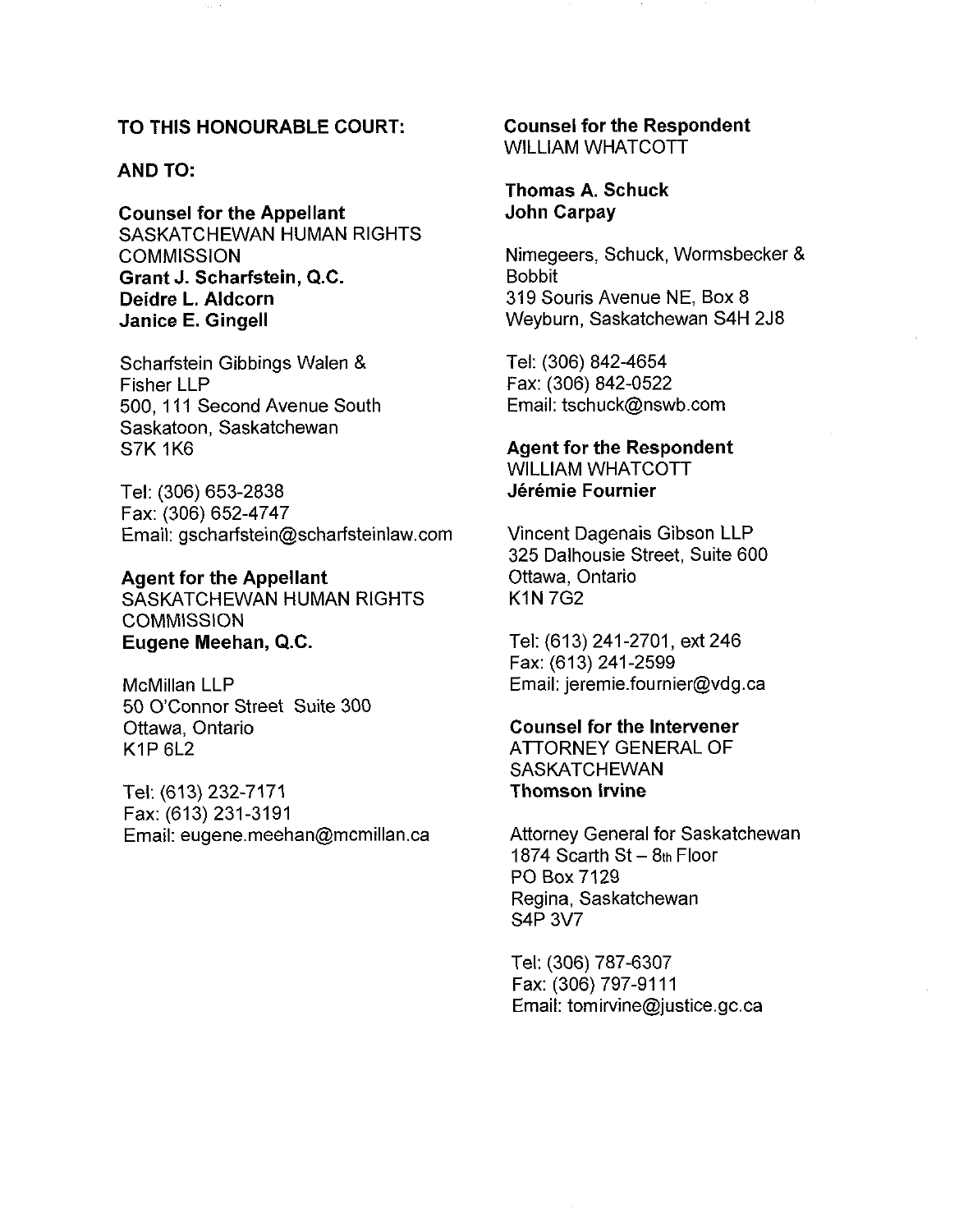ATTORNEY GENERAL OF **SASKATCHEWAN** Henry **S.** Brown, Q.C.

Gowling Lafleur Henderson LLP Suite 2600, 160 Elgin St P.O. Box 466, Stn "D" Ottawa, ON K1P 1C3

Tel: (613) 233-1781 Fax: (613) 788-3433 E-mail: henry.brown@gowlings.com

#### Counsel for the lntervener ATTORNEY GENERAL OF ALBERTA

David N. Kamal

 $9833 - 109$  Street,  $4<sub>th</sub>$  Floor Edmonton, Alberta T5J 3S8

Tel: (780) 427-441 8 Fax: (780) 425-0307 Email: david.kamal@gov.ab.ca

#### Agent for the lntervener

ATTORNEY GENERAL OF ALBERTA Henry S. Brown, Q.C.

Gowling Lafleur Henderson LLP Suite 2600, 160 Elgin St P.O. Box 466, Stn "D" Ottawa, ON K1P 1C3

Tel: (613) 233-1781 Fax: (613) 788-3433 E-mail: henry.brown@gowlings.com

### Counsel for the lntervener AFRICAN CANADIAN LEGAL CLINIC Sunil Gurmukh Moya Teklu

African Canadian Legal Clinic 18 King Street East, Suite 901 Toronto, Ontario M5C 1C4

Tel: (416) 214-4747, ext. 26 Fax: (416) 214-4778 Email: gurmuks@lao.on.ca

#### Agent for the lntervener

AFRICAN CANADIAN LEGAL CLINIC Gary Stein

South Ottawa Community Legal Services 406 - 1355 Bank Street Ottawa, Ontario KIH 8K7

Tel: (613) 733-0140 Fax: (613) 733-0401 Email: stein@lao.on.ca

#### Counsel for the lntervener

ALBERTA HUMAN RIGHTS **COMMISSION** Audrey Dean

No. 800 Standard Life Centre 10405 Jasper Avenue Edmonton, Alberta T5J 4R7

Tel: (780) 427-31 16 Fax: (780) 422-3563 Email: Audrey .dean@gov.ab.ca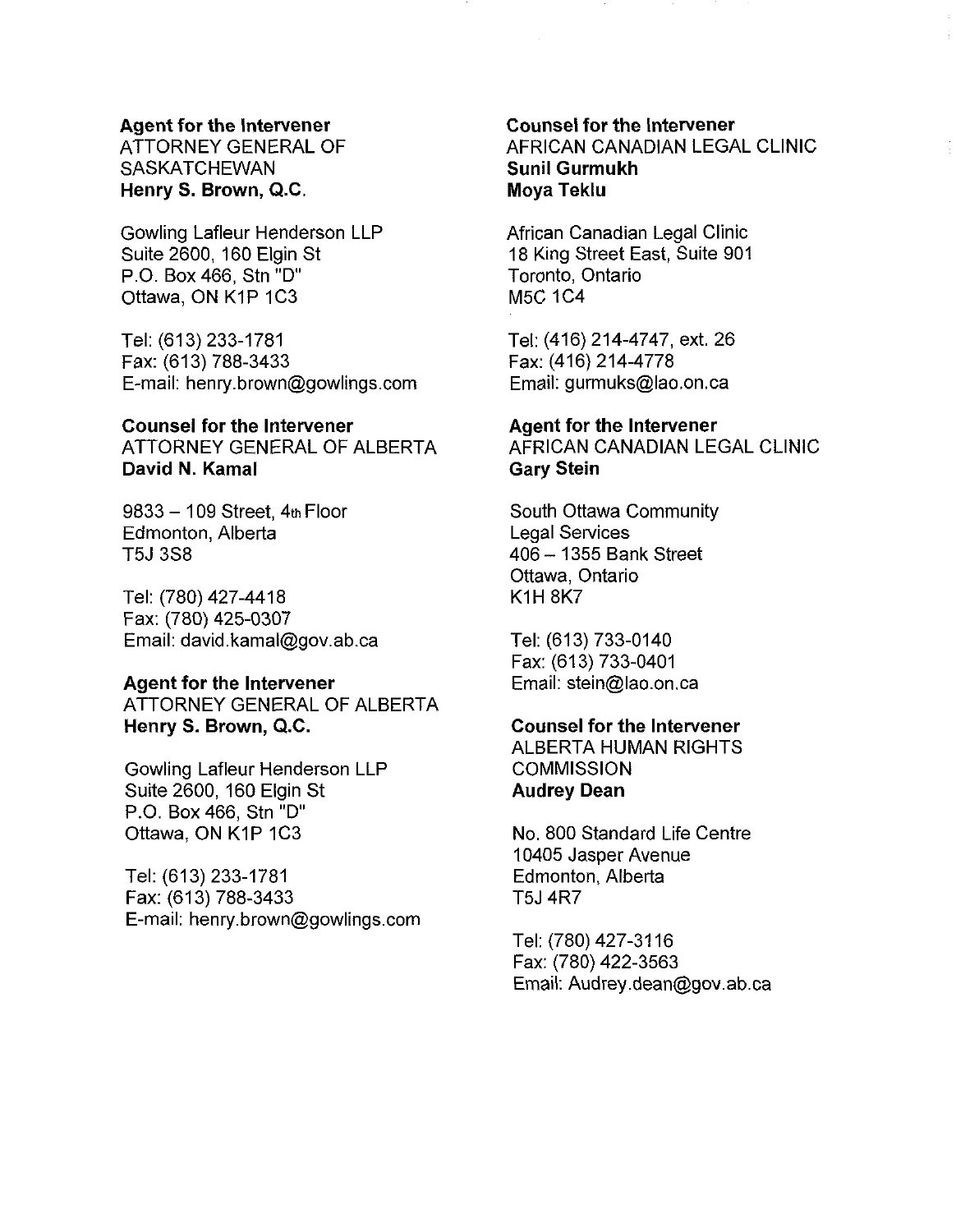ALBERTA HUMAN RIGHTS **COMMISSION** Henry **S.** Brown, Q.C.

Gowling Lafleur Henderson LLP Suite 2600, 160 Elgin St P.O. Box 466, Stn "D Ottawa, ON KIP 1C3

Tel: (613) 233-1781 Fax: (613) 788-3433 E-mail: henry.brown@gowlings.com

#### Counsel for the Interveners

ASSEMBLY OF FIRST NATIONS, FEDERATION OF SASKATCHEWAN INDIAN NATIONS AND METIS NATIONSASKATCHEWAN David M.A. Stack

McKercker LLP 374 Third Avenue South Saskatoon, Saskatchewan S7K 1M5

Tel: (306) 664-1277 Fax: (306) 653-2669 Email: d.stack@mckercher.ca

#### Agent for the lnterveners

ASSEMBLY OF FIRST NATIONS, FEDERATION OF SASKATCHEWAN INDIAN NATIONS AND MÉTIS NATIONSASKATCHEWAN Henry S. Brown, Q.C.

Gowling Lafleur Henderson LLP Suite 2600, 160 Elgin St P.O. Box 466, Stn "D" Ottawa, ON KIP 1C3

Tel: (613) 233-1781 Fax: (613) 788-3433 E-mail: henry.brown@gowlings.com

#### Counsel for the lntervener CANADIAN BAR ASSOCIATION David Matas

225 Vaughan Street Suite 602 Winnipeg, Manitoba R3C IT7

Tel: (204) 944-1 831 Fax: (204) 942-1494 Email: dmatas@mts.net

#### Agent for the Intervener

CANADIAN BAR ASSOCIATION Henry S. Brown, Q.C.

Gowling Lafleur Henderson LLP Suite 2600, 160 Elgin St P.O. Box 466, Stn "D" Ottawa, ON K1P 1C3

Tel: (613) 233-1781 Fax: (613) 788-3433 E-mail: henry.brown@gowlings.com

#### Counsel for the lntervener

CANADIAN CIVIL LIBERTIES **ASSOCIATION** Andrew **K.** Lokan Jodi Martin

Paliare, Roland, Rosenberg, Rothstein LLP 501 - 250 Universtity Avenue Toronto. Ontario M5H 3E5

Tel: (416) 646-4300 Fax: (416) 646-4301 E-mail: Andrew.lokan@,paIiareroland.com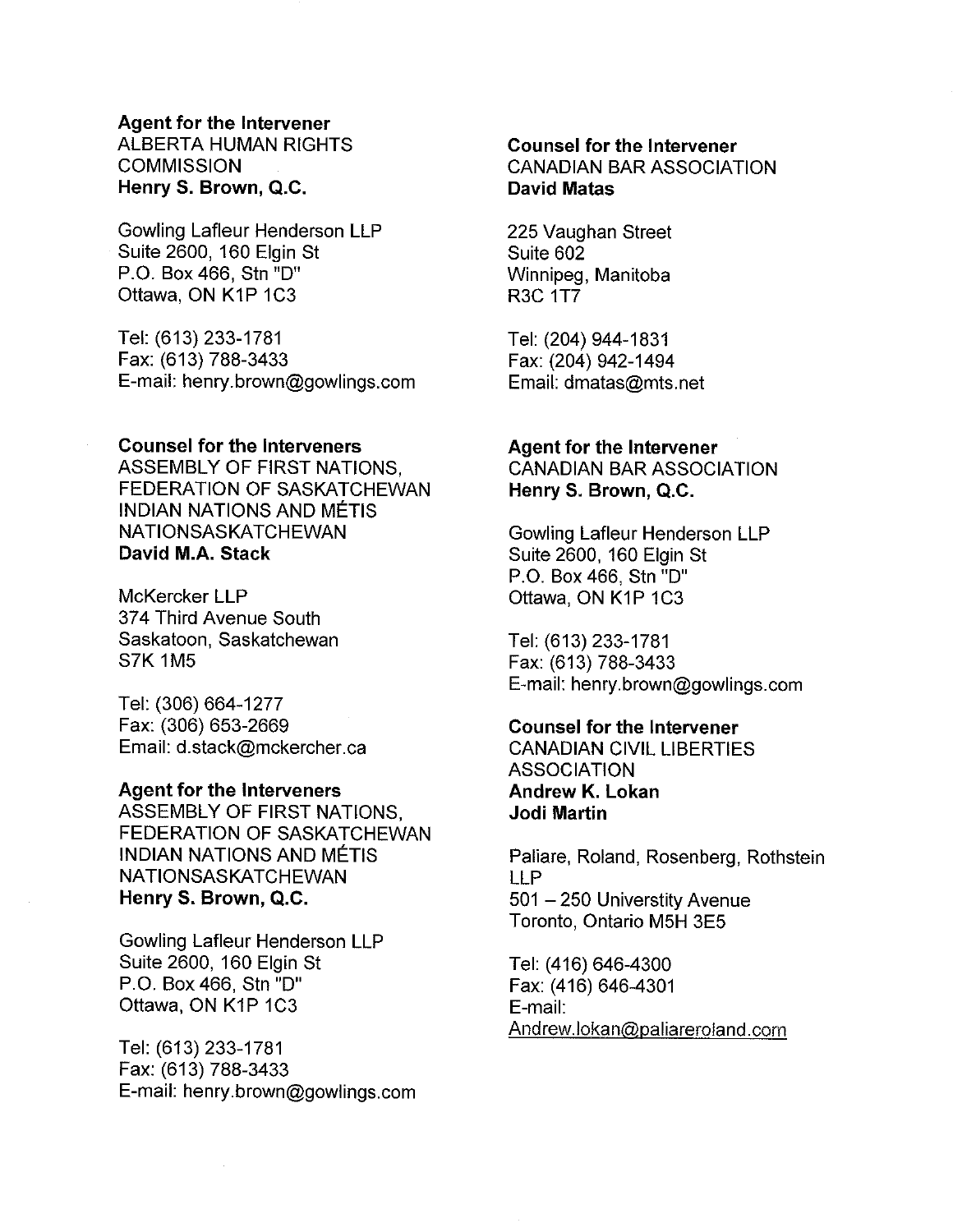CANADIAN CIVIL LIBERTIES **ASSOCIATION Henry S. Brown, Q.C.** 

Gowling Lafleur Henderson LLP Suite 2600, 160 Elgin St P.O. Box 466, Stn "D" **Ottawa, ON K1P 1C3** 

Tel: (613) 233-1781 Fax: (613) 788-3433 E-mail: henry.brown@gowlings.com

#### **Counsel for the lntervener**

CANADIAN CONSTITUTION FOUNDATION **Mark A. Gelowitz Jason MacLean** 

Osler, Hoskin & Harcourt LLP P.O. Box 50 1 First Canadian Place Toronto, Ontario M5Z 1B8

Tel: (416) 862-4743 Fax: (416) 862-6666 E-mail: mgelowitz@osler.com

#### **Agent for the lntervener**

CANADIAN CONSTITUTION **FOUNDATION Patricia J. Wilson** 

Osler, Hoskin & Harcourt LLP 340 Albert Street Suite 1900 Ottawa, Ontario K1R 7Y6

Tel: (613) 797-1009 Fax: (613) 235-2867 E-mail: pwilson@osler.com

#### **Counsel for the lntervener**  CANADIAN JEWISH CONGRESS **Mark J. Freiman**

Lerners LLP 130 Adelaide Street West Suite 400 Toronto, Ontario M5H 3P5

Tel: (416) 601-2370 Fax: (416) 867-2453 E-mail: mfreiman@lerners.ca

#### **Agent for the lntervener**

CANADIAN JEWISH CONGRESS **Nancy K. Brooks** 

Blake, Cassels & Graydon LLP 45 O'Connor Street, 20th Floor Ottawa, Ontario KIP 1A4

Tel: (613) 788-2200 Fax: (613) 788-2247 E-mail: nancy.brooks@blakes.com

#### **Counsel for the lntervener**

CANADIAN JOURNALISTS FOR FREE EXPRESSION **M. Philip Tunley** 

Stockwoods LLP 150 King Street West, Suite 2512 Toronto, Ontario M5H 1J9

Tel: (416) 593-7200 Fax: (416) 593-9345 E-mail: philt@stockwoods.ca **Agent for the lntervener**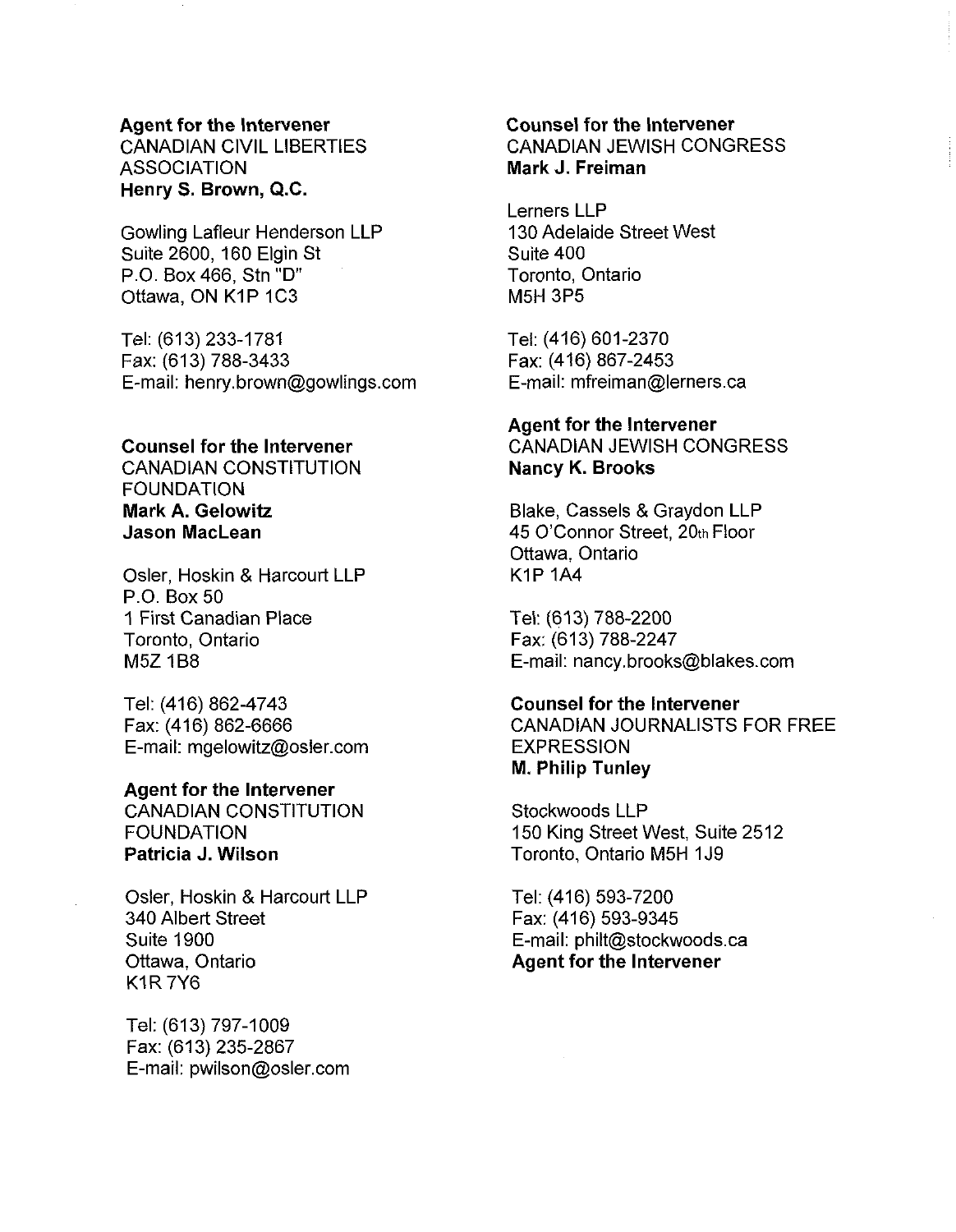#### CANADIAN JOURNALISTS FOR FREE EXPRESSION Colin **S.** Baxter

Cavanagh Williams Conway Baxter LLP 1111 Prince of Wales Drive Suite 401 Ottawa, Ontario K2C 3T2

Tel: (613) 569-8558 Fax: (613) 569-8668 E-mail: cbaxter@cwcb-law.com Counsel for the lntervener

CATHOLIC ClVlL RIGHTS LEAGUE AND FAITH AND FREEDOM ALLIANCE Ryan D.W. Dalziel Erica J. Toews

Bull, Housser & Tupper LLP 3000 -1055 West Georgia Street Vancouver, British Columbia V6E 3R3

Tel: (604) 641-4881 Fax: (604) 646-2671 E-mail: rdd@bht.com

#### Agent for the Intervener

CATHOLIC ClVlL RIGHTS LEAGUE AND FAITH AND FREEDOM ALLIANCE Brian A. Crane, Q.C.

Gowling Lafleur Henderson LLP Suite 2600, 160 Elgin St P.O. Box 466, Stn "D Ottawa, ON K1P 1C3

Tel: (613) 233-1781 Fax: (613) 788-3433 E-mail: brian.crane@gowlings.com Counsel for the Intervener

CHRISTIAN LEGAL FELLOWSHIP

#### Robert **W.** Staley Derek J. Bell Ranjan K. Agarwal

Bennett Jones LLP Suite 3400, PO Box 130 One First Canadian Place Toronto, Ontario M5X 1A4

Tel: (416) 777-4857 Fax: (416) 863-1716 E-mail: staleyr@bennettjones.ca

#### Agent for the Intervener

CHRISTIAN LEGAL FELLOWSHIP Sheridan Scott

Bennett Jones LLP 1900 - 45 O'Connor Street World Exchange Plaza Ottawa, Ontario KIP 1A4

Tel: (613) 683-2300 Fax: (613) 683-2323 E-mail: scotts@bennettjones.ca

# Counsel for the lntervener EGALE CANADA INC.

Cynthia Petersen

Sack Goldblatt Mitchell LLP 11 30 - 20 Dundas St West Box 180 Toronto, Ontario M5G 2G8

Tel: (416) 979-6440 Fax: (416) 591-7333 E-mail: cpetersen@sgmlaw.com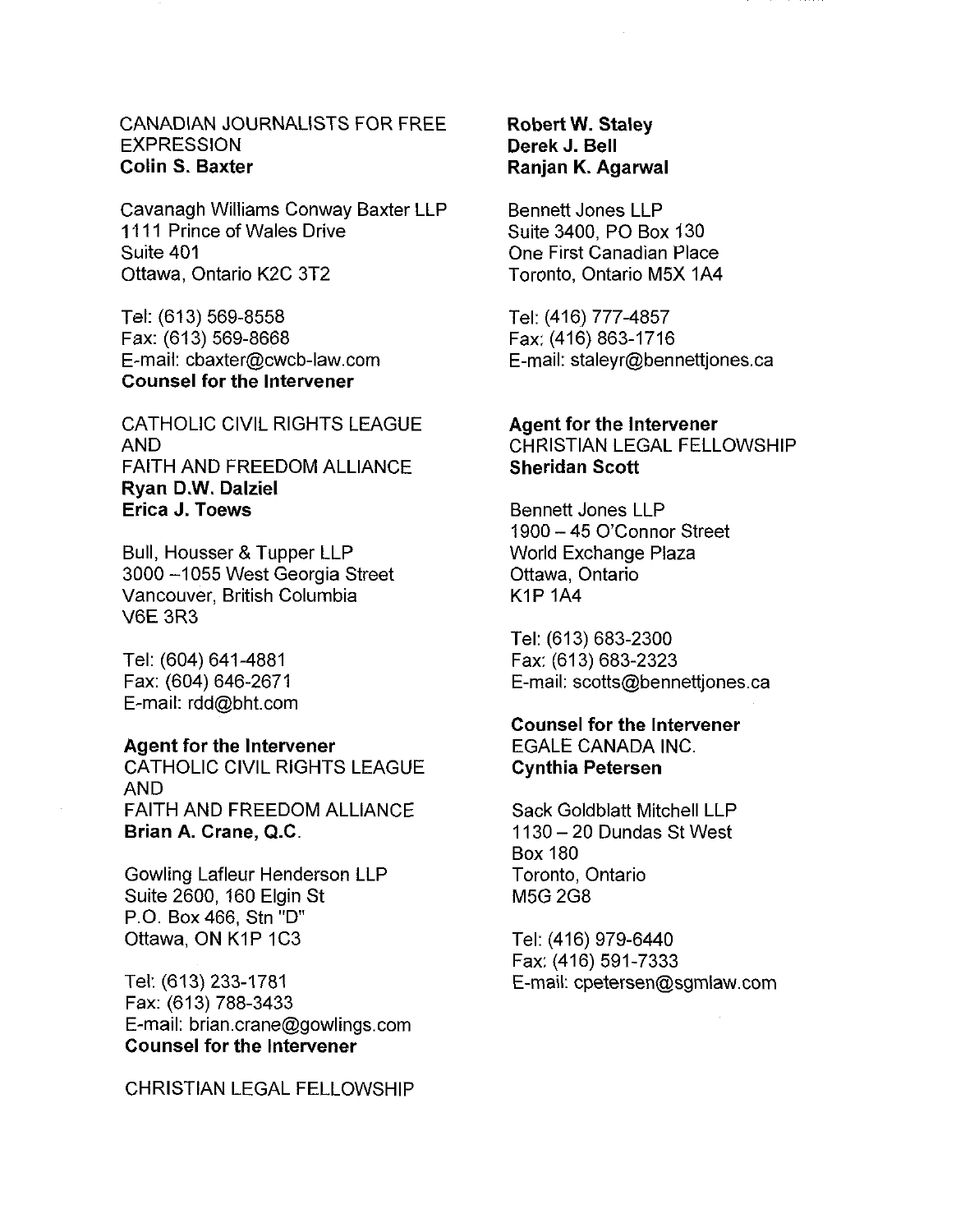#### Agent for the Intervener EGALE CANADA INC. Kelly Doctor

Sack Goldblatt Mitchell LLP 500 - 30 Metcalfe Street Ottawa, Ontario  $K1P 5L4$ 

Tel: (613) 235-5327 Fax: (613) 235-3041 E-mail: kdoctor@sgmlaw.com

#### Counsel for the lntervener

EVANGELICAL FELLOWSHIP OF CANADA Donald E.L. Hutchinson

Evangelical Fellowship of Canada 130 Albert Street, Suite 1810 Ottawa, Ontario K1P 5G4

Tel: (61 3) 233-9868, ext 330 Fax: (613) 233-0301 E-mail: hutchd@efc-canada.com

#### Counsel for the lntervener

LEAGUE FOR HUMAN RIGHTS OF B'NAI BRlTH CANADA Marvin Kurz Dale, Streiman & Kurz

480 Main Street North Brampton, Ontario L6V 1P8

Tel: (905) 455-7300 Fax: (905) 455-5848 E-mail: mkurz@dsklaw.com

#### Agent for the lntervener LEAGUE FOR HUMAN RIGHTS OF B'NAI BRlTH CANADA Ed Van Bemmel

Gowling Lafleur Henderson LLP Suite 2600, 160 Elgin St P.O. Box 466, Stn "D Ottawa, ON K1P 1C3

Tel: (613) 233-1781 Fax: (613) 788-3433 E-mail: ed.vanbemmel@gowlings.com

#### Counsel for the lntervener

NORTHWEST TERRITORIES HUMAN RIGHTS COMMISSION and YUKON HUMAN RIGHTS COMMISSION Shaunt Parthev, **Q.C.**  Ashley M. Smith

MacPherson Leslie & Tyerman LLP 1500 - 410 22nd Street East Saskatoon, Saskatchewan S7K 5T6

Tel: (306) 975-71 00 Fax: (306) 975-7145 E-mail: sparthev@mlt.com

#### Agent for the lntervener

NORTHWEST TERRITORIES HUMAN RIGHTS COMMISSION and YUKON HUMAN RIGHTS COMMISSION

#### Eugene Meehan, **Q.C.**

McMillan LLP 50 O'Connor Street Suite 300 Ottawa, Ontario  $K1P 6L2$ 

Tel: (613) 232-7171 Fax: (613) 231-3191 Email: eugene.meehan@mcmillan.ca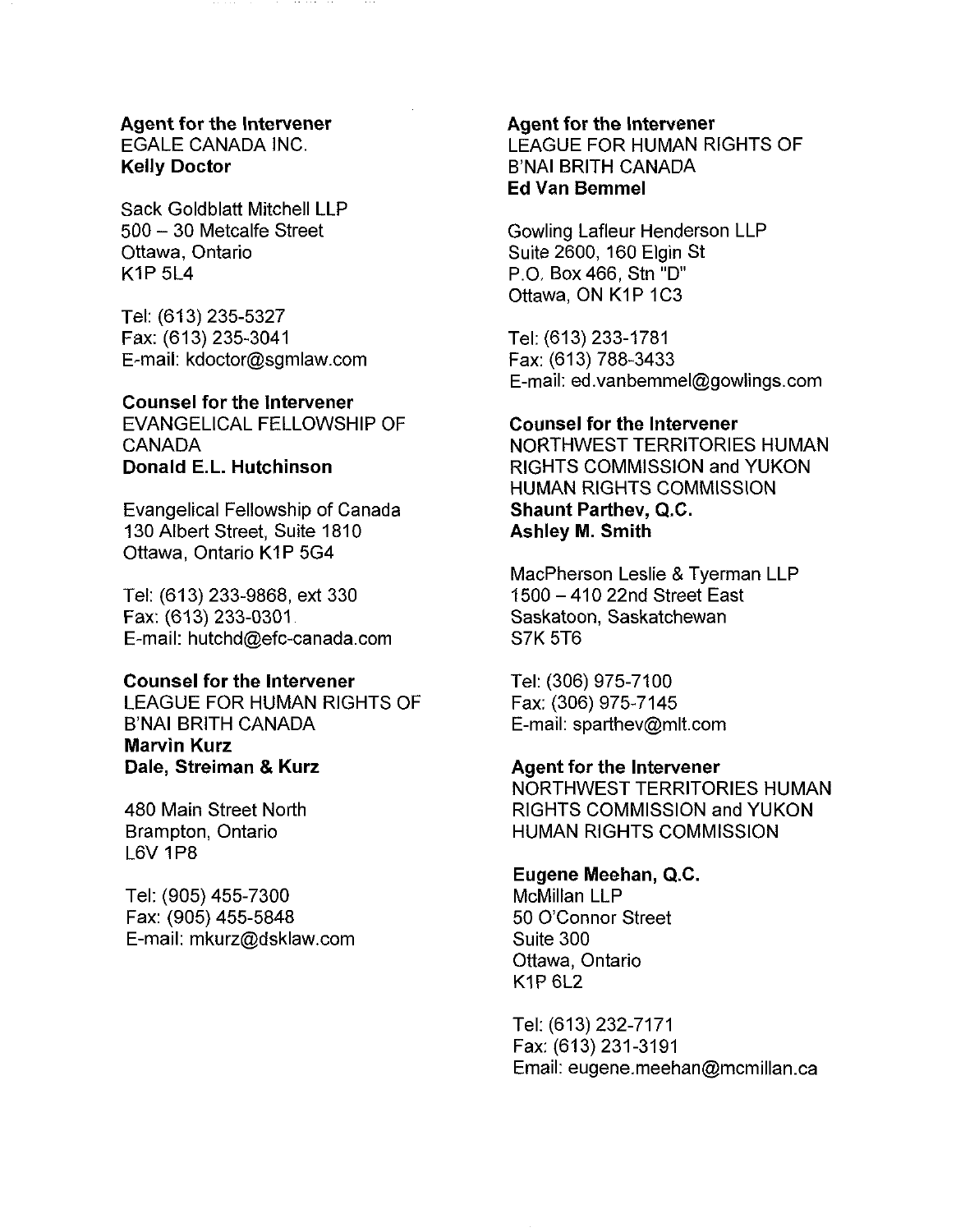ONTARIO HUMAN RIGHTS **COMMISSION Brian A. Crane, Q.C.** 

Gowling Lafleur Henderson LLP Suite 2600, 160 Elgin St P.O. Box 466, Stn "D Ottawa, ON K1P 1C3

Tel: (613) 233-1781 Fax: (613) 788-3433 E-mail: brian.crane@gowlings.com

#### **Counsel for the lntervener**

UNITARIAN CONGREGATION OF SASKATOON AND CANADIAN UNITARIAN COUNCIL **Arif Chowdhury** 

Fasken Martineau DuMoulin LLP  $350 - 7$ th Avenue Street West Suite 3400 Calgary, Alberta T2P 3N9

Tel: (403) 261-5379 Fax: (403) 261 -5351 E-mail: achowdhury@fasken.com

#### **Agent for the lntervener**

UNITARIAN CONGREGATION OF SASKATOON AND CANADIAN UNITARIAN COUNCIL **Stephen B. Acker** 

Fasken Martineau DuMoulin LLP 1300 - 55 Metcalfe Street Ottawa, Ontario K1P 6L5

Tel: (613) 236-3882 Fax: (613) 230-6423 E-mail: sacker@fasken.com

#### **Counsel for the lntervener**  UNITED CHURCH OF CANADA **Beth Symes Ben Millard**

Symes & Street 133 Lowther Avenue Toronto, Ontario M5R 1E4 Tel: (416) 920-3030 Fax: (416) 920-3033 E-mail: symes@symesandstreet.com

#### **Agent for the lntervener**

UNITED CHURCH OF CANADA **Nadia Effendi** 

Borden Ladner Gervais LLP World Exchange Plaza 100 Queen Street, Suite 1100 Ottawa, Ontario KIP 1J9

Tel: (613) 237-5160 Fax: (613) 230-8842 E-mail: neffendi@blg.com

#### **Counsel for the lntervener**

WOMEN'S LEGAL EDUCATION AND ACTION FUND **Joanna** L. **Birenbaum Jo-Ann R. Kolmes** 

703 - 60 St.Clair Avenue Est Toronto, Ontario M4T 1N5 Tel: (416) 595-7170, ext. 223 Fax: (416) 595-7191 E-mail: j.birenbaum@leaf.ca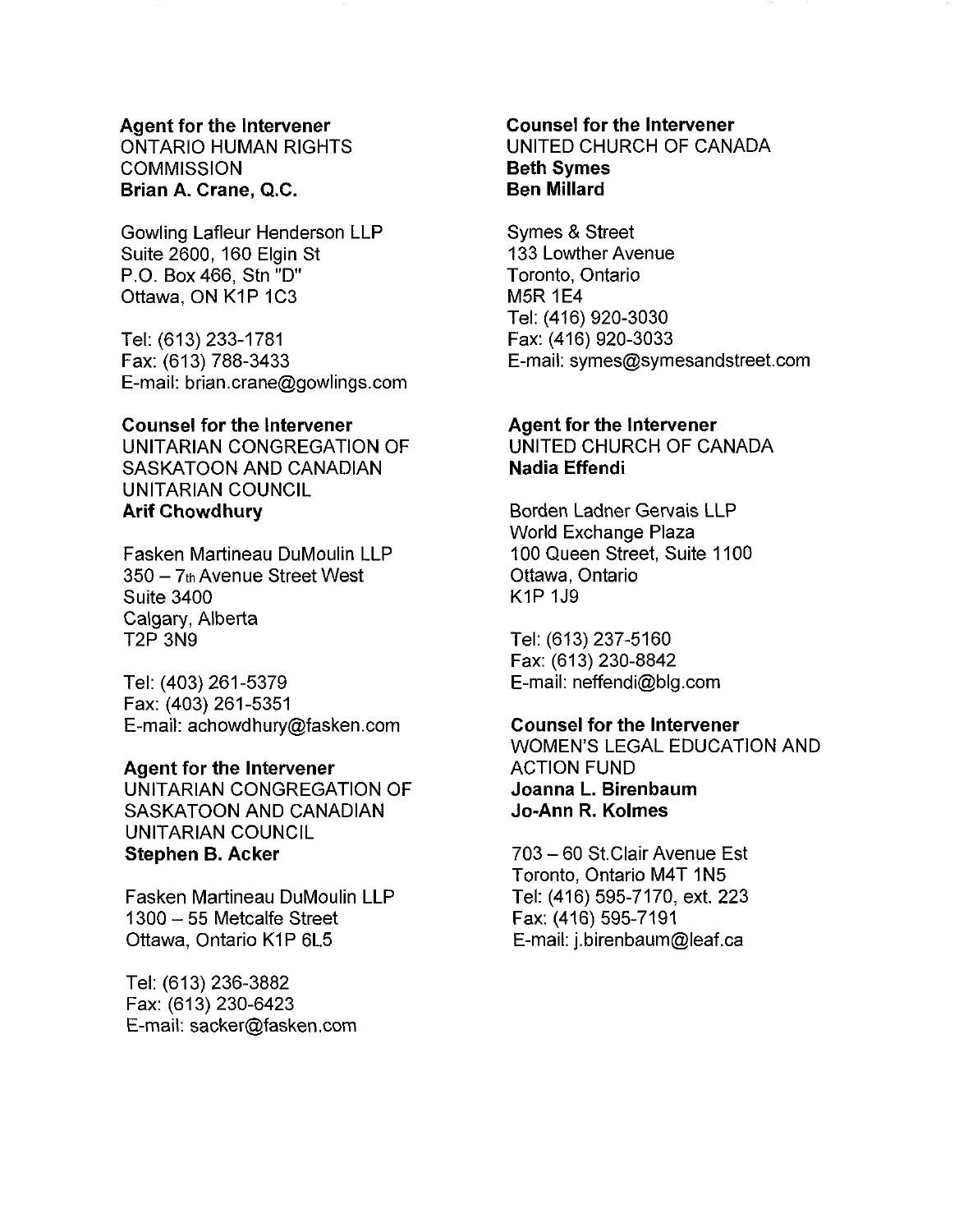**Agent for the lntewener**  WOMEN'S LEGAL EDUCATION AND ACTION FUND **Nadia Effendi** 

Borden Ladner Gervais LLP World Exchange Plaza 100 Queen Street, Suite 1100 Ottawa, Ontario KIP 1J9

Tel: (613) 237-5160 Fax: (613) 230-8842 E-mail: neffendi@blg.com

# **THE EVANGELICAL FELLOWSHIP OF CANADA**  130 Albert Street, Suite 1810

OTTAWA ON K1P 5G4 **Donald** E.L. **Hutchinson** 

Tel: (613) 233-9868 Fax: (613) 233-0301

**Counsel for the Canadian Human Rights Commission.**  CANADIAN HUMAN RIGHTS **COMMISSION Philippe Dufresne Brian Smith** 

Litigation Services Division 344 Slater Street, 8th Floor OTTAWA ON K1A 1E1

Tel: (613) 943-9162/943-9205 Fax: (613) 993-3089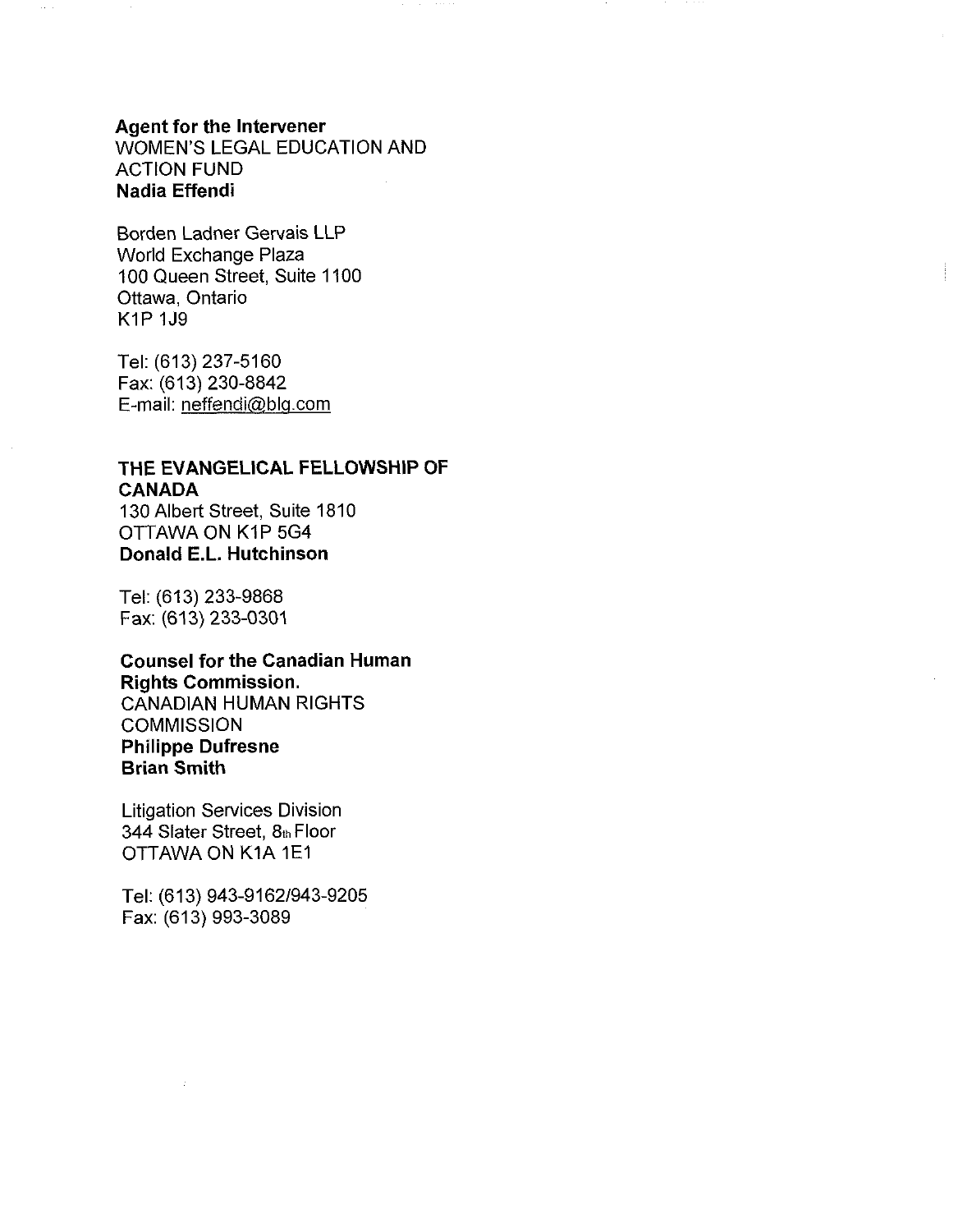# **INDEX**

| PART I - STATEMENT OF FACTS                 |    |
|---------------------------------------------|----|
| PART II - QUESTION IN DISPUTE               |    |
| PART III - STATEMENT OF ARGUMENT            |    |
| PART IV - SUBMISSIONS WITH RESPECT TO COSTS | 10 |
| PART V - ORDER REQUESTED                    | 10 |
| PART VI - TABLE OF AUTHORITIES              | 11 |
| PART VII - STATUTES                         | 12 |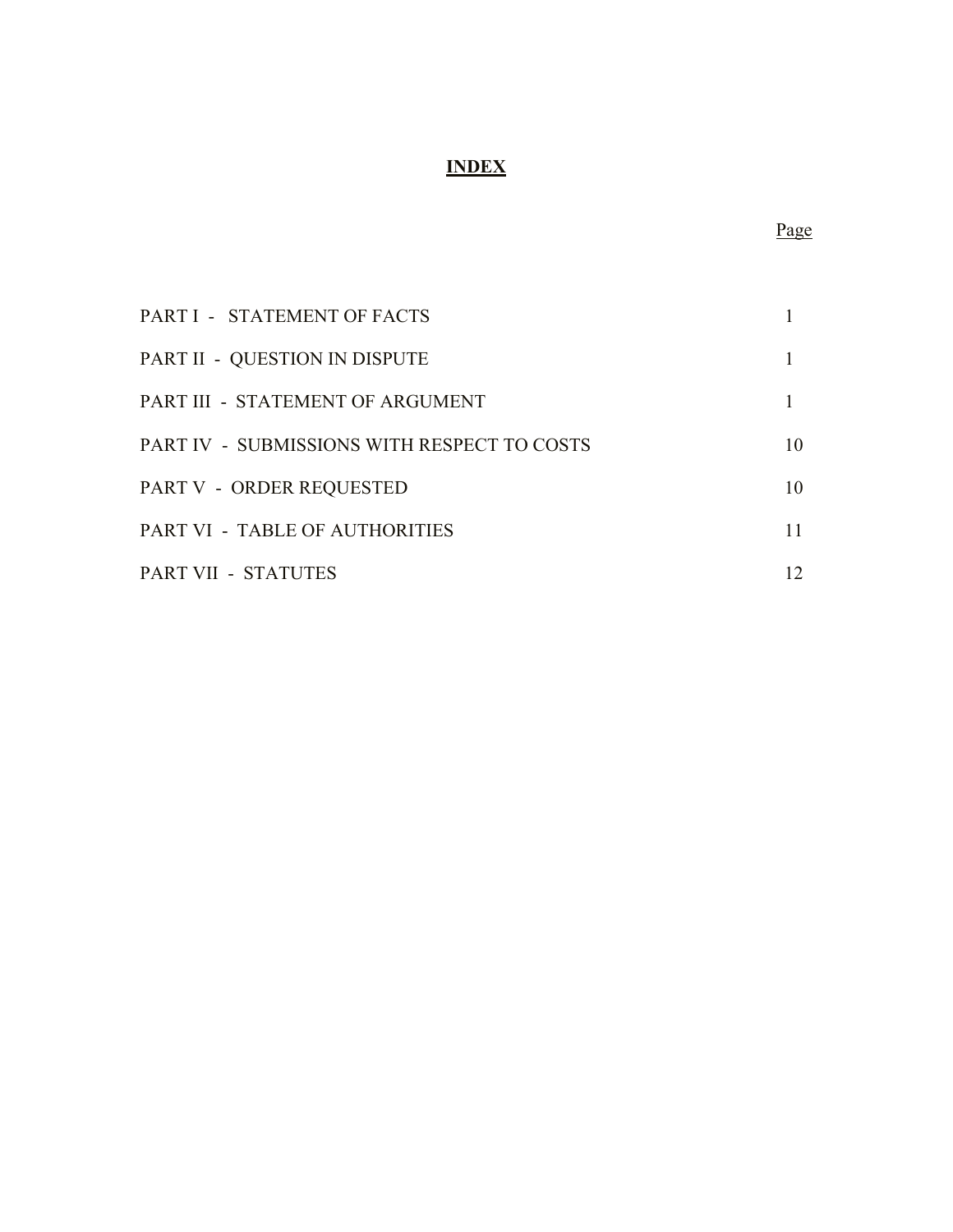#### **PART I** - **STATEMENT OF PACTS**

1. The Intervener, the Ontario Human Rights Commission ("OHRC"), relies on the statement of facts as set out in the factum of the Appellant. The OHRC takes no position with respect to any disagreement between the parties on factual matters.

#### **PART LI** - **QUESTIONS IN DISPUTE**

2. The central issues in this appeal are the constitutionality of s. 14(1)(b) of *The S~zskatchewan Human Rights Code* and, if found constitutional, whether the actions of the Respondent, William Whatcott, violate that section of the *Code.* Consideration of both requires recognition of, and may require reconciliation of, competing rights. The OHRC's submissions set out a process, based in existing case law, to analyze and reconcile competing rights. This general process can apply, with appropriate modifications, to any competing rights claim, whether it arises under the Canadian *Charter of Rights and Freedoms* (the *Charter),* human rights legislation or otherwise.

## **PART I11** - **STATEMENT OF ARGUMENT A. Rationale for Process for Reconciling Competing Rights Claims**

3. As our society continues to diversify, situations where the rights of individuals or groups appear to be in conflict are becoming more common. Some involve *Charter* challenges to state actions or laws. However, most day-to-day competing rights claims do not arise in the context of a *Charter* challenge. Many involve claims under anti-discrimination provisions in human rights statutes in areas such as employment, goods, services and facilities, housing or contracts. For example, a teacher with a guide dog and her student who has an allergy to animals, both have the right to equal treatment without discrimination because of disability. However, it may be argued that the exercise of each one's right may interfere with the enjoyment of the other's. An expert human rights body will decide claims of this nature.

4. Despite the increased number and complexity of such situations, there is limited jurisprudence addressing one person's claim that his or her rights are being detrimentally affected by the assertion of another's rights. To date, decisions have established key principles, but little by way of a concrete analytical approach to address rights in tension. Just as this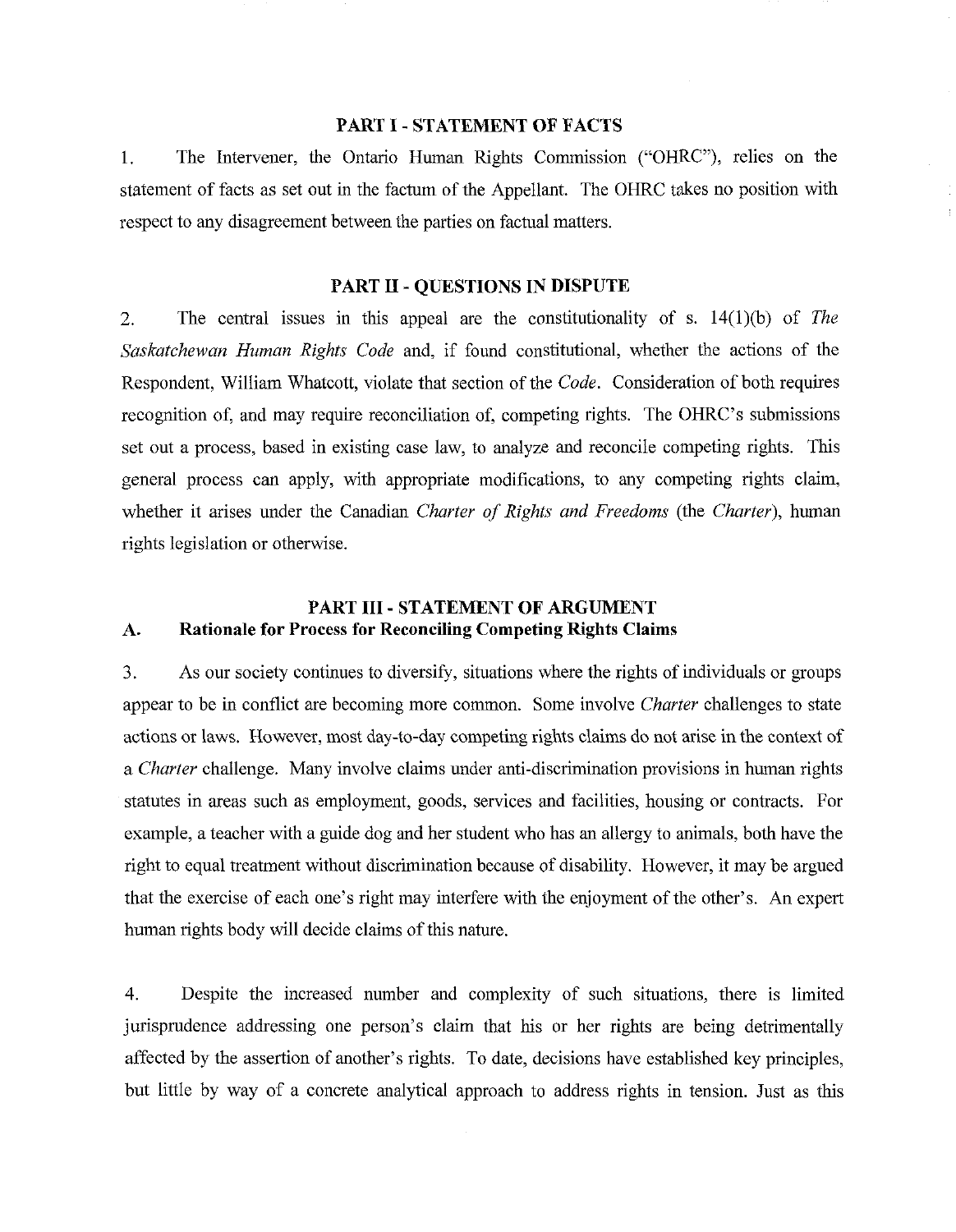Honourable Court has articulated a process and factors to consider in analyzing issues such as the duty to accommodate<sup>1</sup>, or publication bans<sup>2</sup>, establishing a clear process for addressing such situations will ensure that decision-makers will apply the proper approach to deal effectively with such situations.

5. A comprehensive and understandable framework, consistent with existing jurisprudence, will allow many seeming rights conflicts to be avoided altogether.

*6.* A clear process for reconciling rights will also mitigate against the risk identified by McLachlin J. (as she then was) in her dissenting judgement in *Taylor,* namely that the application of a rights conferring provision will "overreach" and interfere with another right in a constitutionally impermissible way.<sup>3</sup> It is not possible to avoid the fact that in some cases administrative decision-makers will be called upon to make decisions that will affect an individual's *Charter* rights. However, an analytical framework that promotes the appropriate consideration of any competing rights will reduce the likelihood that the constitutionality of the statutory provision itself will be called into issue. As acknowledged by the Court of Appeal for Ontario, an appropriate approach to rights reconciliation combined with the ability to make "constructive compromises" to lessen any potential harm to both parties' rights better ensures both sets of values can be adequately protected and respected.<sup>4</sup>

#### **B. Overview of Process for Reconciling Competing Rights Claims**

7. This Honourable Court should adopt the following process for addressing competing rights claims:

- i. Understand the applicable legal and factual context, including the underlying values of mutual recognition or rights and shared responsibility to search for solutions, and the goal of providing guidance to human rights decision malters.
- ii. Determine the rights that are being asserted and that are actually engaged. This involves determining whether the claimed rights are appropriately characterized and defined and are legally valid.

**<sup>1</sup>**For example, *British Columbia (Public Service Employee Relations Commission)* **v.** *BCGSEU,* [I9991 3 S.C.R. 3.

For example, *Dagenais* **v.** *Canadian Broadcasting Carp.,* [I9941 3 S.C.R. 836.

*Canada (Human Rights Commission)* v. *Taylor,* [I9901 3 S.C.R. 892. **<sup>4</sup>***R.* **v.** *MS.,* 2010 *ONCA* 670 at paras. 83 and 84.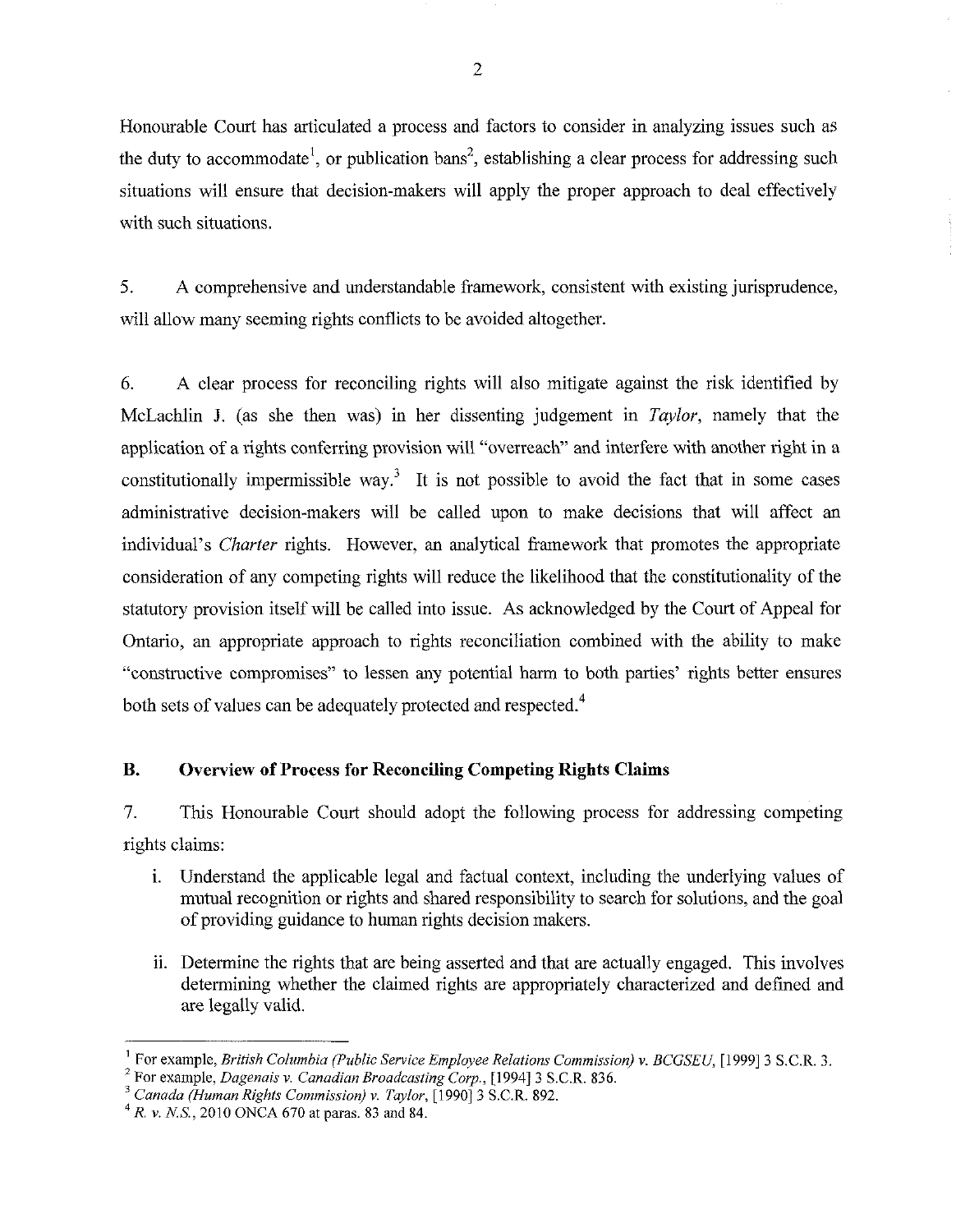- iii. Determine whether the protections sought actually fall within the scope of the right in the particular context. This would involve delineating the boundaries of the rights involved. Determine whether proper delineation of, or reasonable adjustments to, the rights makes it possible to avoid any conflict between them. If so, this will effectively end the analysis.
- iv. Assess whether there is a substantial interference with the rights in question beyond the trivial and insubstantial. If so, the rights remain in conflict requiring balancing under s. 1 of the *Charter.*
- v. Reconcile the rights under s. 1 of the *Charter.* This may require the Court to limit one right in favour of another or to find compromises to both rights. In the case of a claim that does not arise under the *Charter,* the balancing still occurs having regard to the general principles articulated in the s. 1 analysis, along with any limiting provisions contained in human rights legislation. This is particularly so where the legislation specifically requires consideration of a competing right.

8. Not all steps will apply to every competing rights claim. The elements can be applied with some flexibility as required by the circumstances.

#### **C. Legal Foundation for Proposed Reconciliation Process**

9. When considering two rights that seem to be at odds, the goal of the court should be to resolve the conflict between the constitutionally guaranteed and equally important rights of two individuals or groups. *Charter* principles require a 'reconciliation' that fully respects the importance of both sets of rights.

10. The term 'reconciling' which implies "harmonizing two seemingly contradictory things so as to render them compatible" is generally preferred over 'balancing' which suggests that one right will ultimately outweigh the other. As noted by this Honourable Court, there is a legal distinction between 'reconciling' and 'balancing' rights under the *Charter:* 

The first question is whether the rights alleged to conflict can be reconciled: *Trinity Western University v. British Columbia College of Teachers,* [2001] 1 S.C.R. 772, 2001 SCC 31 at para. 29. Where the rights cannot be reconciled, a true conflict of rights is made out. In such cases, the Court will find a limit on religious freedom and go on to balance the interests at stake under s. 1 of the *Charter: Ross v. New Brunswick School District No. 15,* [1996] 1 S.C.R. 825, at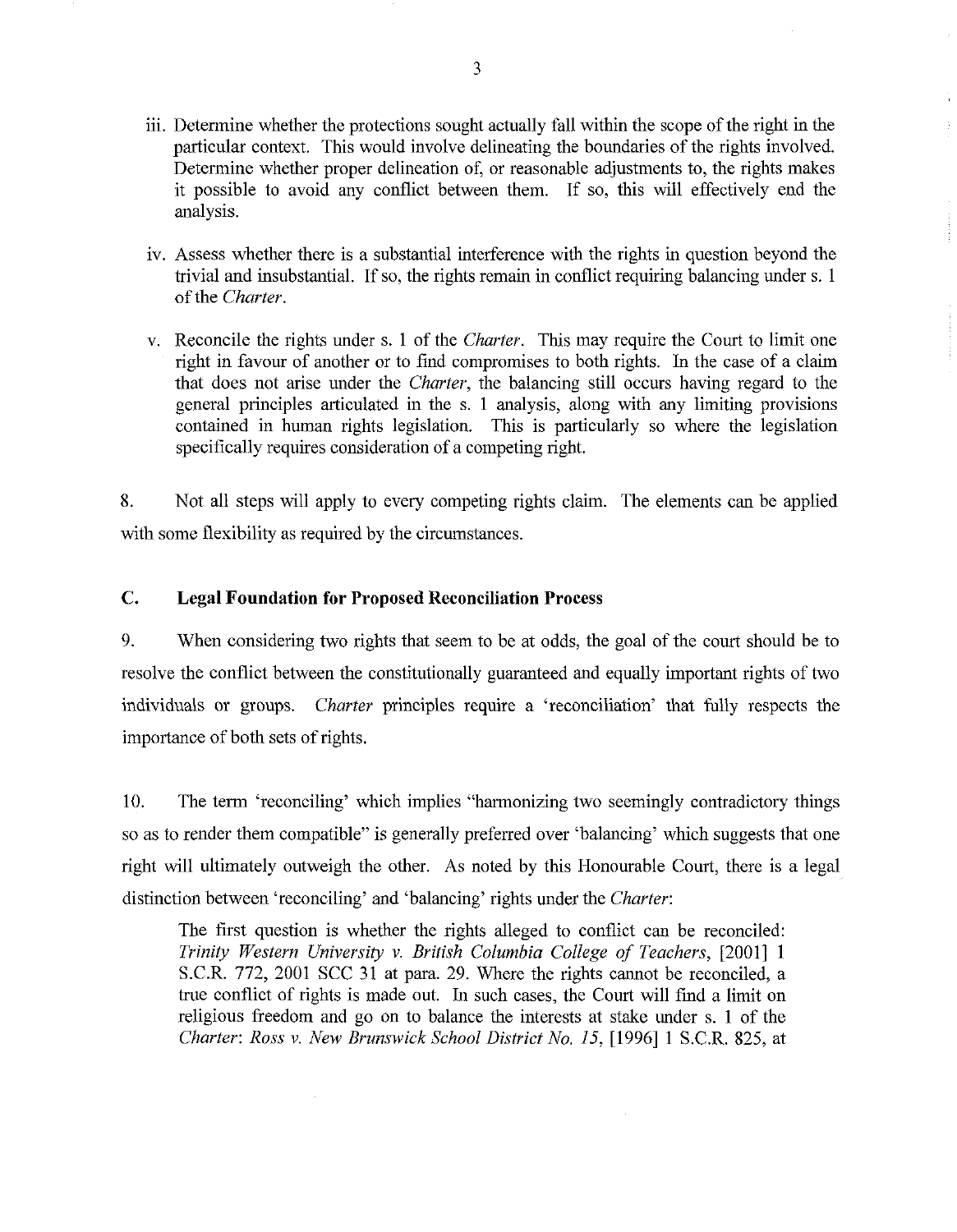paras. 73-74. In both steps, the Court must proceed on the basis that the *Chartev*  does not create a hierarchy of rights.. . . **<sup>5</sup>**

11. This Honourable Court has said that there is no hierarchy of *Charter* rights. All have equal status and no right is more important than the others. $^6$ 

12. This case presents an opportunity to also confirm that there is no hierarchy of enumerated or analogous grounds under human rights laws or s. 15 of the *Charter.* While the societal context relevant to a competing rights analysis may vary depending on the particular ground at issue, discrimination because of sexual orientation is no less harmful than discrimination based on a ground such as race or creed. As noted in *Vriend,* if any enumerated or analogous group is denied equality, then the equality of every other minority group is threatened.' It cannot be suggested that discrimination based on sexual orientation is not as serious or deserving of condemnation as other forms of discrimination. $8\,$  Such a situation demeans gays and lesbians and perpetuates the view that they are less worthy of protection as members of Canadian society.<sup>9</sup> The same holds true for discrimination based on creed.

13. While there is no hierarchy of rights, no *Charter* right is absolute. Every right is inherently limited by the rights and freedom of others. Each of the rights raised in this appeal has been circumscribed where they have been found to unduly harm or interfere with the rights of others. The freedom to hold religious beliefs has been found to be broader than the ability to act upon them where doing so would injure others<sup>10</sup>; the right to freedom of expression has been limited where it would compromise trial fairness or cause harm to vulnerable members of society<sup>11</sup>; and the right to be free from discrimination based on sexual orientation may be required to yield to religious rights where core religious beliefs are engaged.<sup>12</sup>

" *Dagenais, supra* note 2; *R. v Butler,* [I9921 1 S.C.R. 452; *R.* **v.** *SIiarpe,* [2001] 1 S.C.R. 445; *R. v. Keegstra,* 

<sup>&</sup>lt;sup>5</sup> Reference re Same-Sex Marriage, [2004] 3 S.C.R. 698 at para. 50.<br>
<sup>6</sup> Dagenais supra note 2 at p. 877; R. v. Mills, [1999] 3 S.C.R. 668 at para. 61.<br>
<sup>7</sup> Vriend v. Alberta, [1998] 1 S.C.R. 493 at para. 69.<br>
<sup>8</sup> Ibid.

<sup>&</sup>lt;sup>9</sup>*Ibid.* at paras. 101 and 102.

**<sup>&#</sup>x27;OR. v.** *Big MDrug MartLtd.,* [I9851 1 S.C.R. 295.

<sup>[1990] 3</sup> S.C.R. 697; Ross v. New Brunswick School District No. 15, [1996] 1 S.C.R. 825, Taylor, supra note 3.<br><sup>12</sup> Reference re Same-Sex Marriage, supra note 5 at paras. 56-60.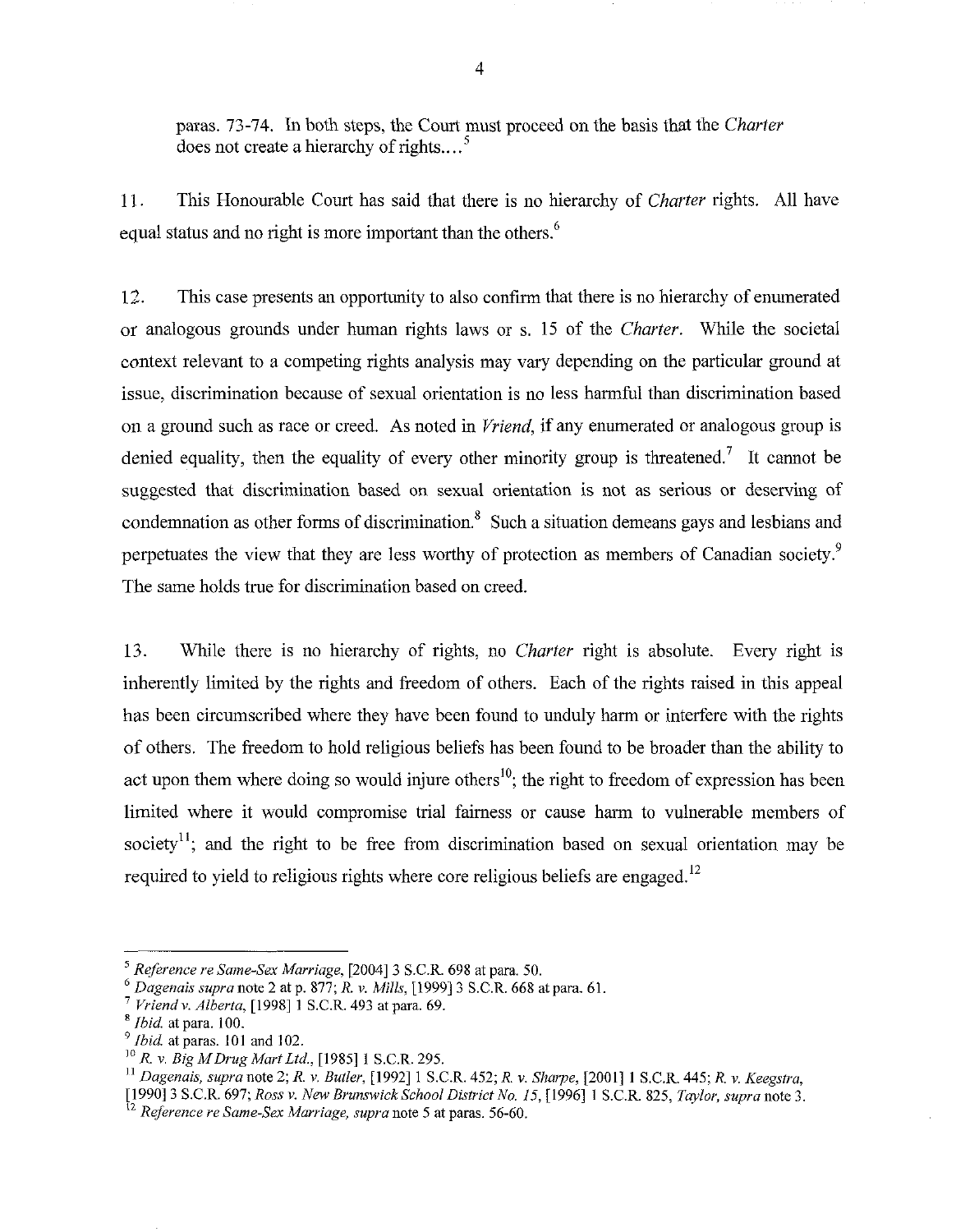14. If rights do come into conflict, *Charter* principles require a 'reconciliation' that fully respects the importance of both sets of rights so that each is given full force and effect within the relevant context, to the greatest extent possible.<sup>13</sup>

15. The reconciliation of competing rights cannot be addressed in the abstract. As noted for example in Iacobucci, J.'s article, "Reconciling Rights: the Supreme Court of Canada's Approach to Competing Charter Rights", *Charter* rights do not exist in a vacuum and their meaning and content are dependent on context. *Charter* rights must be examined in a contextual manner in order to settle conflicts between them. Context determines where the line should be drawn between competing rights in a particular case. Throughout the process of reconciling rights, a court must fundamentally appreciate the full factual context in which the dispute arises and the particular societal and constitutional values at stake.<sup>14</sup>

16. Given the importance of context, the first step in the OHRC's proposed reconciliation process is to understand the particular social and factual context within which the conflict between rights arises. As noted by the Ontario Court of Appeal, before turning to the constitutional concepts and analysis, it is important to understand what is at stake in human terms.<sup>15</sup>

17. An appropriate characterization of context is critical. The Appellant has identified a number of factors that should be considered in assessing the full factual context in a case involving alleged hate propaganda and human rights. For example, it is important that a full appreciation of the historic disadvantage experienced by gays and lesbians inform the analysis in this case. As acknowledged in *Egan*, societal intolerance towards "homosexuality" has not only resulted in discrimination against gays and lesbians in all walks of life but in exposure to public harassment, verbal abuse and even violence. The impact on gays and lesbians has included, among other things, hiding their orientation at great personal cost and, among youth, higher rates

<sup>&</sup>lt;sup>13</sup> *R. v. Mills, supra* note 6; *Dagenais, supra* note 2.<br><sup>14</sup> *Mills, supra* note 6 at paras. 17, 21 and 61; *Reference re Same-Sex Marriage, supra* note 5 at paras. 50 and 52; The Honourable Justice Franck lacobucci, "Reconciling Rights: the Supreme Court of Canada's Approach to Competing Charter Rights" (2003) 20 S.C.L.R. (2d) 137 at pages 140, 141 and 159; *R.* **v.** *NS., supra* note *4* at para. 48.

*R.* **v.** *NS, ibid.* at para. 45.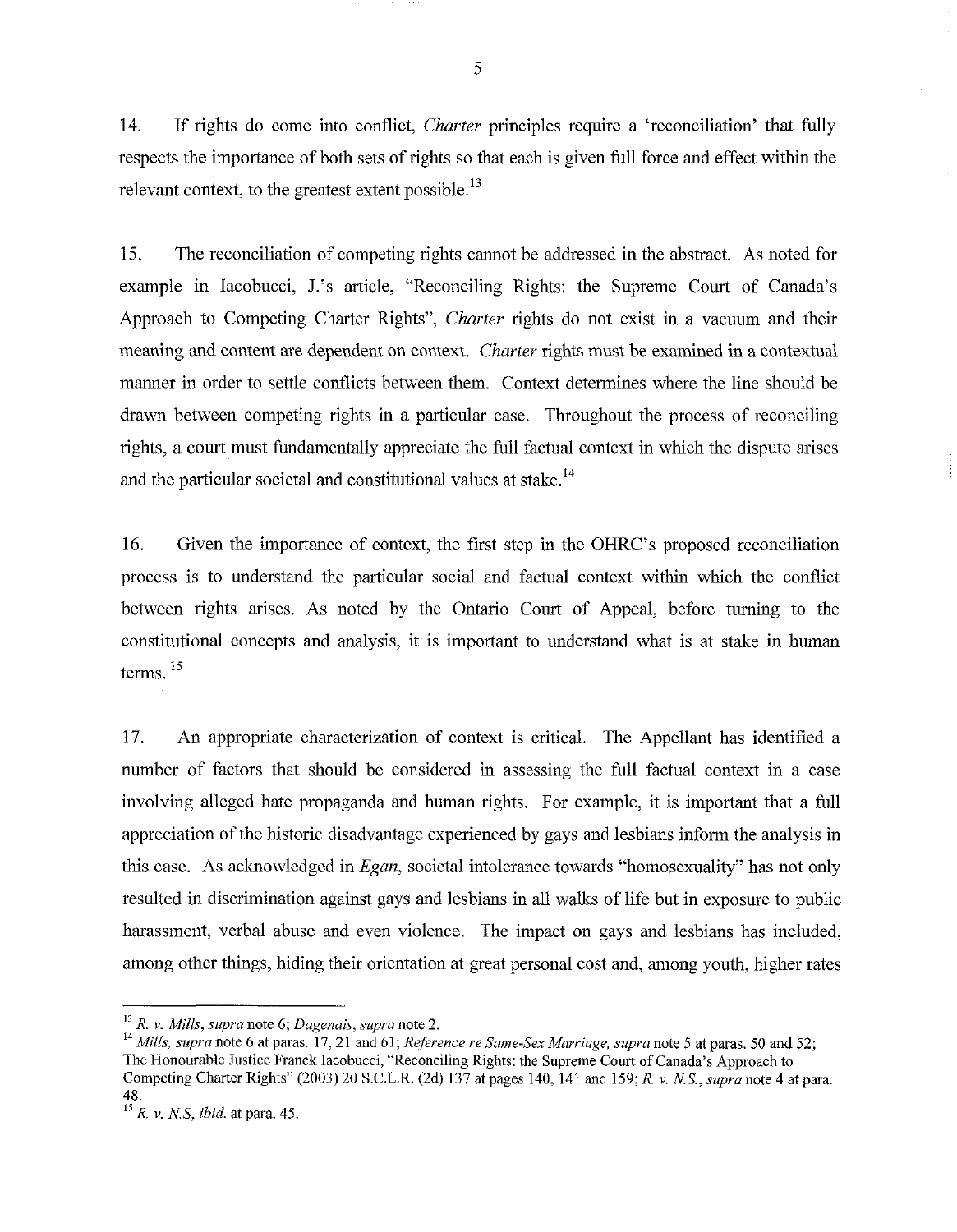of attempted and successful suicide. Further, a review of context includes an appreciation of the fact that sexual orientation encompasses aspects of "status" and "conduct", with both receiving equal protection against discrimination.<sup>16</sup> Similarly, it is important to understand the importance of creed to the lives of many Canadians.

18. Even slight variations in context may be critical in determining how to reconcile the rights: "Reconciling competing *Charter* values is necessarily fact-specific. Context is vital and context is variable."<sup>17</sup> For example, in a situation that measures the right to freedom of expression against the impact of that expression on a vulnerable group, the precise tone, content and manner of delivery of the impugned message all have a significant impact on assessing its effect and the degree of constitutional protection it should be afforded. As noted by Abella **3.** in her dissenting judgement in Bou *Malhab* "[Tlbere is a big difference between yelling "fire" in a crowded theatre and yelling "theatre" in a crowded fire station."<sup>18</sup>

19. In this case, the tone, content and nature of delivery of the message contained in the Respondent's flyers are significant. These must be assessed objectively and not just from the perspective of, or having regard to the purported intent of, the author. For example, one may argue that the fact that some portions of the writing may form a reasoned discourse does not legitimize those parts that cross the line into hateful or discriminatory rhetoric.<sup>19</sup>

20. Next, a court should determine the rights that are being asserted and are actually engaged in the social and factual situation before it. In some cases the engagement of the right may be self-evident. In other cases it may be less clear that a right is triggered. In such circumstances, it may be necessary to conduct a further inquiry and hear evidence to establish that the claim falls within the scope of the right as defined by the courts. This was the case in R. v. *N.S.* where an accused's right to make full answer and defence in a fair trial was obviously engaged, but the

6

<sup>&</sup>lt;sup>16</sup> *Egan v. Canada*, [1995] 2 S.C.R. 513 at p. 600-602.<br><sup>17</sup> *R. v. N.S., supra* note 4. at para. 97.

<sup>&</sup>lt;sup>18</sup> Bou Malhab v. Diffusion Métromédia CMR Inc., [2011] 1 S.C.R. 214 at para. 96.

**<sup>19</sup>***Kempling* **v.** *British Columbia College of Teachers,* 2005 BCCA 327 (CanLII), application for leave to appeal dismissed [2005] S.C.C.A. No. 381(QL).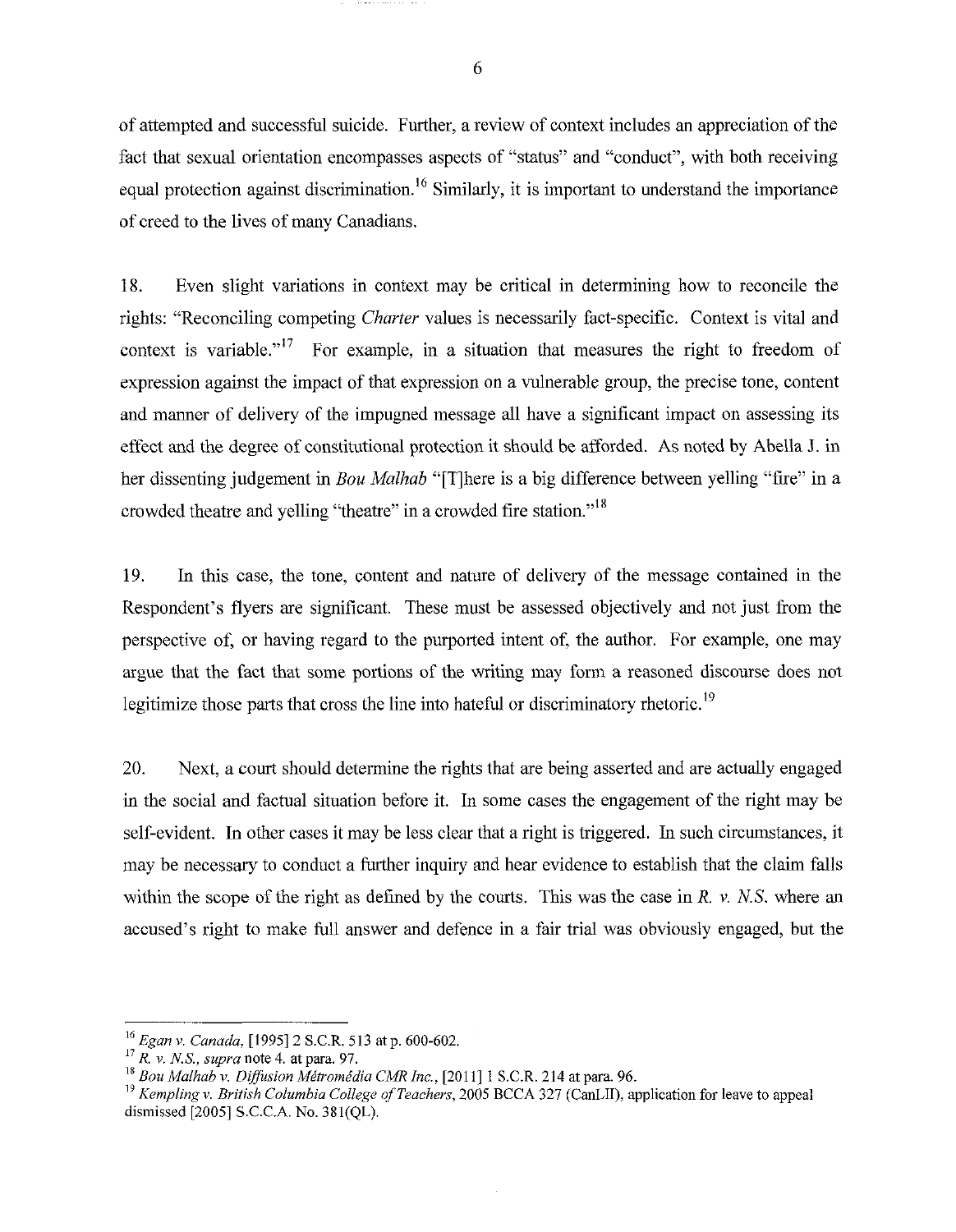witness's right to freedom of religion, namely the ability to wear a niqab while testifying, was not inherently triggered by participation in the criminal justice process.<sup>20</sup>

21. While a proper evidentiary foundation is necessary for all *Charter* challenges, given the subjective and personal nature of a freedom of religion claim as explained in *Amselem,* where the right claimed is freedom of religion, the need for actual evidence to establish the connection to a sincerely held religious belief is particularly important.<sup>21</sup>

22. Courts are fully entitled to conduct legitimate and effective inquiries in order to ensure that a religious belief or practice has a nexus with religion, is held in good faith, is neither fictitious nor capricious, and is not an artifice. $^{22}$ 

*23.* To show that an interference with a religious right is more than "trivial or insubstantial" the rights claimant would have to show that his actual religious beliefs or conduct are threatened.<sup>23</sup>

24. In this case, in order to establish that s. 14(1) of *The Saskatchewan Human Rights Code*  infringes his religious rights, the Respondent must establish that the ability to distribute material that is contrary to this section is a sincerely held religious belief or practice. He must also demonstrate that being prevented from expressing his religious views in a manner that violates this section is a non-trivial interference with his right. In other words, he must show that his ability to practice his religion is substantially compromised by being restricted from distributing the flyers in question.<sup>24</sup>

25. Many apparent rights conflicts may be avoided by asking whether they actually fall within the scope of the right in the particular context. This would involve delineating the boundaries of the involved rights. Proper delineation of, or reasonable adjustments to, the rights make it possible to avoid any conflict between them. If so, this will effectively end the analysis.

 $\overline{7}$ 

**<sup>20</sup>***R.* **v.** *N.S., supra* note *4* at para. 65.

<sup>&</sup>lt;sup>21</sup> *R. v. N.S., supra* note 4 at para 66; *Syndicat Northcrest v. Amselem,* [2004] 2 S.C.R. 551; *Kempling, supra* note 19 at paras. 51-52.

**<sup>22</sup>***Amselem, ibid.* at paras. 5 1-54; *Multani* **v.** *Commission scolaire Marguerite-Bourgeoys,* [2006] 1 S.C.R. 256.

<sup>23</sup>*Alberta* **v.** *Hutterian Brethren of Wilson Colony,* [2009] 2 S.C.R. 567 at para. 32.

<sup>24</sup>*Kempling, supra* note *19* at para. 52.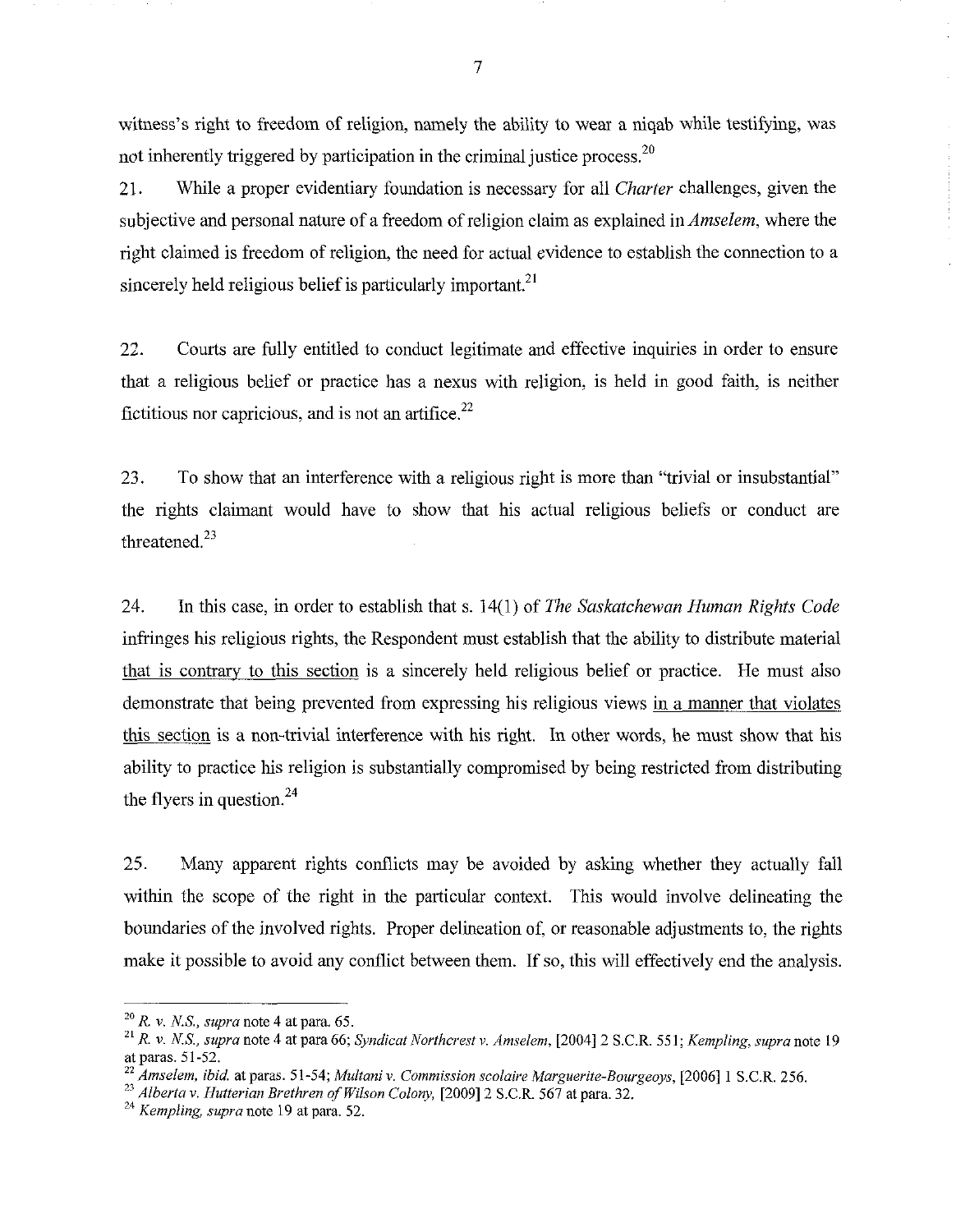For example, after properly scoping the boundaries of the rights, it may be that there is no actual intrusion of one right onto the other.

26. Where the scoping exercise does not resolve the conflict, it is necessary to determine the extent of the interference with the rights in question. If an interference with a right is minor or trivial, the right is not likely to receive protection. There is no conflict unless there is a sufficient interference with, burden or intrusion on a right. Where the impact on one right is minimal or insignificant in nature, that right must give way to the other and there is no need to proceed any further in the analysis.<sup>25</sup> If the enjoyment of one right does not result in a real burden or impact on the other, the rights are not actually in conflict and are reconciled. This was the conclusion of this Honourable Court in *Reference re Same-Sex Marriage, supra* and *Trinity* 

27. If there is substantial interference with the rights in question, then the court must shift to a reconciliation exercise. In a *Charter* case, this is done under s. 1. In a case that does not involve a *Charter* challenge, this balancing may also happen, having regard to the general approach and principles set out in under s. 1. In this case, s. 14(2) of *The Saskatchewan Human Rights Code* specifically requires the decision-maker to have regard to freedom of expression.

28. In the context of a competing rights situation, the test in *R.* v. *Oakes* should be applied flexibly to achieve a balance between the infringed right and the right that the state seeks to foster to justify the infringement. Once again, this requires close attention to the full context in the particular circumstances of the case before the court.

29. As this Honourable Court noted in *Oakes* and again in decisions dealing with equality, hate propaganda and religion, in undertaking the section 1 analysis, courts must be aware of the values underlying the *Charter.* These values include respect for the inherent dignity of the human person, commitment to social justice and equality, accommodation of a wide variety of beliefs,

<sup>&</sup>lt;sup>25</sup> Amselem, supra note 21 at para. 84; Bruker v. Marcovitz, [2007] 3 S.C.R. 607.<br><sup>26</sup> Trinity Western University v. British Columbia College of Teachers, [2001] 1 S.C.R. 772.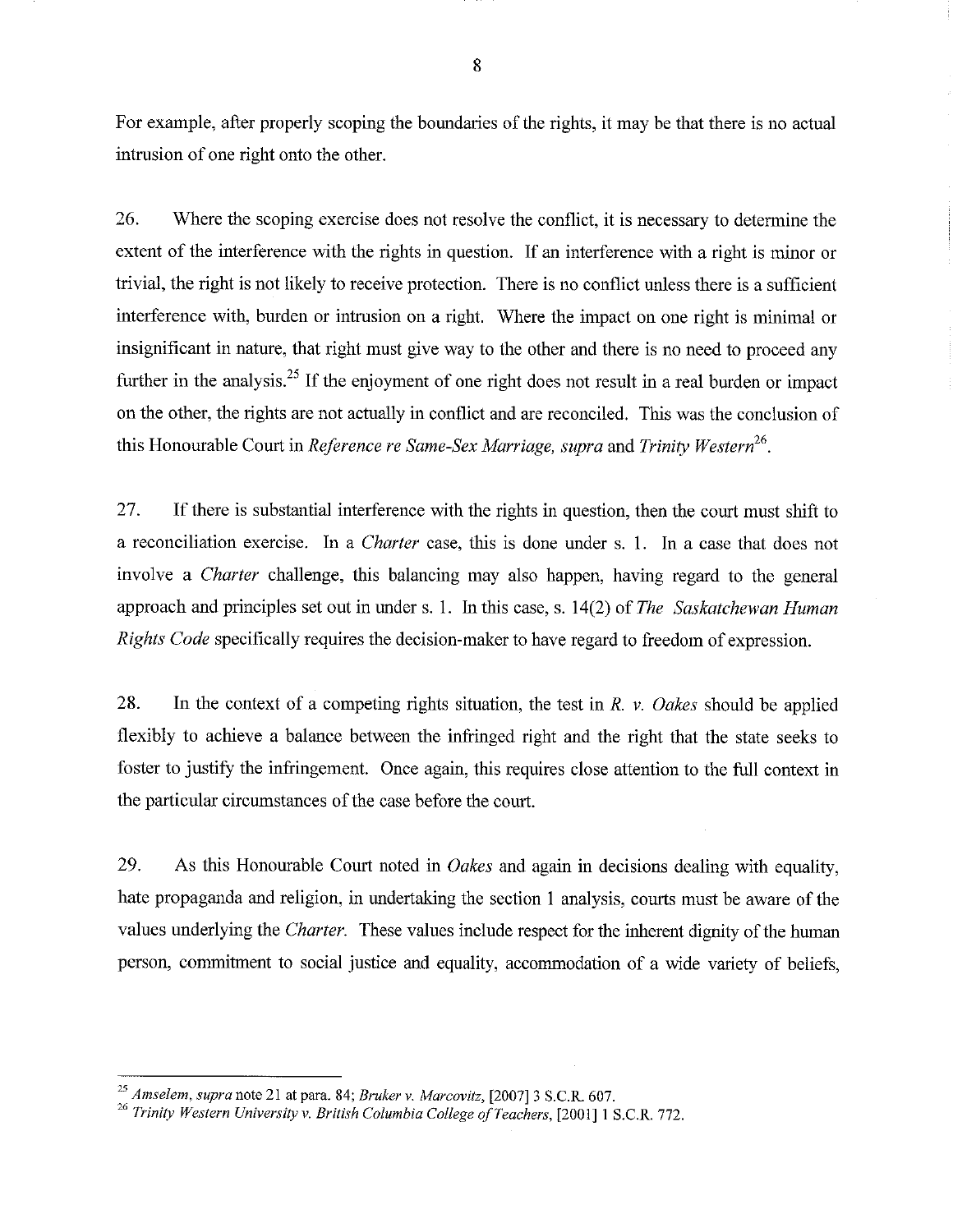respect for cultural and group identity, and faith in social and political institutions which enhance the participation of individuals and groups in society.<sup>27</sup>

30. Reference to international human rights protections, consideration of equality rights guaranteed in s. 15 of the *Charter* and the nature of the association between the expression at stake in the appeal and the rationales underlying s. 2(b) will also be instrumental in assessing whether the legislature's effort to eradicate hate propaganda is a reasonable limit justified in a free and democratic society.28

3 1. As well, rather than specifically pitting freedom of expression and freedom of religion, if religious rights are found to be violated, against equality rights in the section 1 justification, a court should consider a series of contextual factors to determine whether rights are appropriately limited in this type of case,. This was the approach in *Keegstra* and *Ross.* 

32. A contextual approach to balancing interests under s. 1 requires a consideration of the extent to which the "core" or fundamental aspect of a right is engaged. Where the conduct is at the "periphery" of a right, it is more likely to be required to give way to a right whose core values are engaged.<sup>29</sup> Specifically, in this case "a contextual approach to s. 1 demands an appreciation of the extent to which a restriction of the activity at issue on the facts of the particular case debilitates or compromises the principles underlying the broad guarantee of freedom of expression."30 Nothing has changed in the 20 years since *Taylor* and *Keegstra* were decided that would suggest that material which may be hate propaganda should no longer be considered part of a category of expression that strays some distance from the core of s. 2(b).

33. A further consideration that must inform the contextual approach under s. 1 is the role of human rights bodies in interpreting and applying anti-discrimination legislation across the country. As noted in *Ross,* this Honourable Court should "proceed under s. 1 with recognition of the sensitivity of human rights tribunals in this area, and permit such recognition to inform this Court's

9

**<sup>27</sup>***Ross, supranote 11* at **para.** *77.* 

**<sup>28</sup>***Taylor, supra note* **3.** 

<sup>29</sup>*Brockie v. Brillinger (No. 2)* (2002), *43 C.H.R.R.* Dl90 *(Ont.* Sup.Ct.) *at* **para.** 51

**<sup>30</sup>***Taylor, supra note 3 at* **p. 9 18.**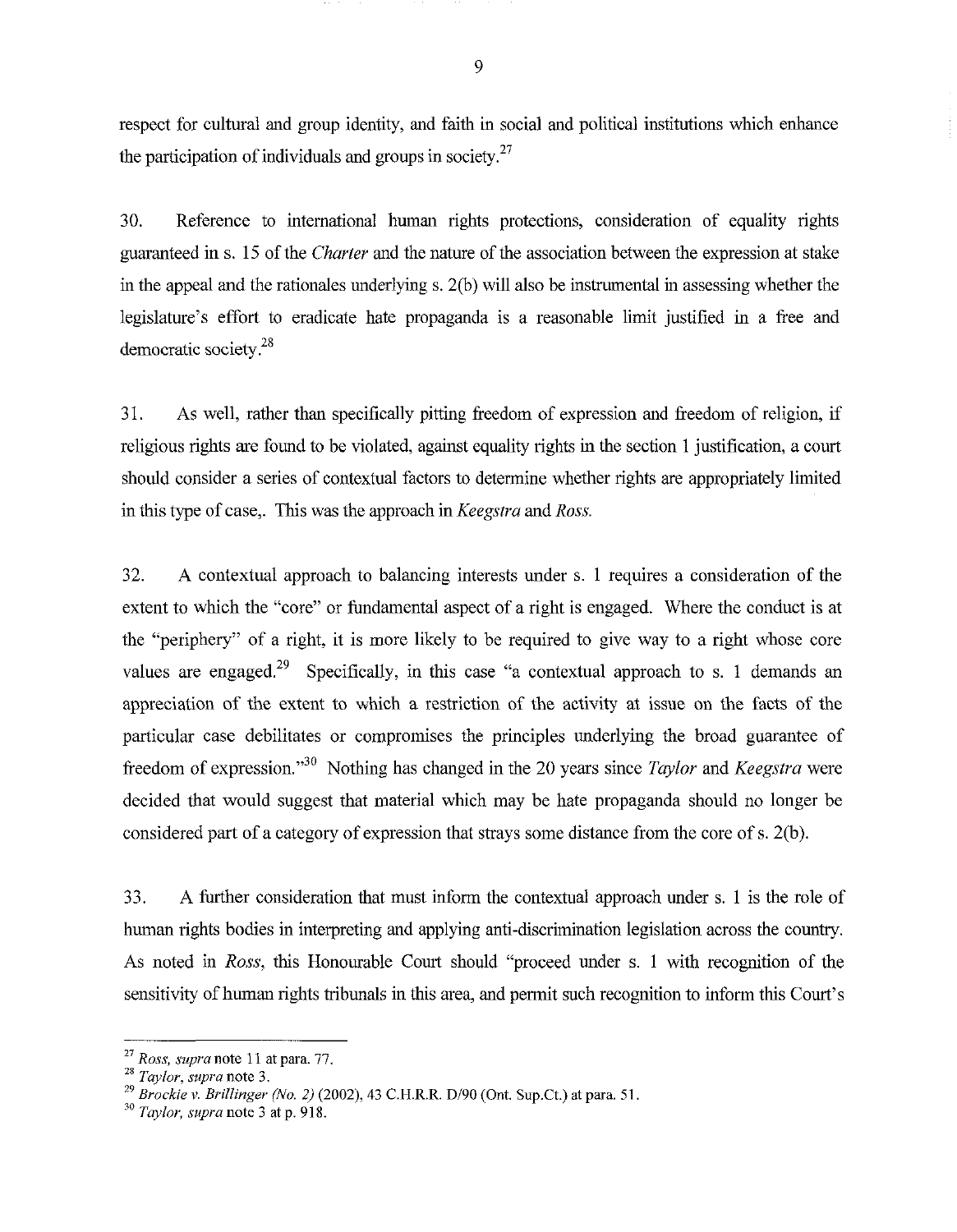determination of what constitutes a justifiable infringement of the *Charter*."<sup>31</sup> In Ontario, both the OHRC and the Human Rights Tribunal of Ontario have applied their expertise in human rights when interpreting s. 13 of the Ontario *Human Rights Code* and have appropriately balanced the protections for certain discriminatory publications against freedom of expression.<sup>32</sup>

34. Ultimately, when rights are in conflict and must be balanced under s. 1, a search for "constructive compromises" is necessary. Diverse interests cannot always be given full voice. However, a reconciliation process that appropriately acknowledges and considers rights is more minimally impairing than a situation where competing rights are not analyzed:

If [the judge's] reasons demonstrate a full and sensitive appreciation of the various interests at stake, the reasons themselves become part of the reconciliation of the apparently competing interests. If a person has a full opportunity to present his or her position and is given a reasoned explanation for the ultimate course of conduct to be followed, the recognition afforded that person's rights by that process itself tends to validate that person's claim, even if the ultimate decision does not give that person everything he or she wanted. $33$ 

#### **PART IV** - **SUBMISSIONS WITH RESPECT TO COSTS**

35. The OHRC makes no submission with respect to costs.

#### **PART V** - **ORDER REQUESTED**

**36.** The OHRC seeks to present oral argument, not exceeding ten minutes, at the hearing of this appeal.

ALL OF WHICH IS RESPECTFULLY SUBMITTED. Toronto, August 4, 2011.

Reema Khawja Counsel Ontario Human Rights Commission Anthony D. Griffin Senior Counsel Ontario Human Rights Commission

**<sup>3&#</sup>x27;** *Ross, supra* note 11 *at* para. **87.** 

<sup>&</sup>lt;sup>32</sup> Whiteley v. Osprey Media, 2010 HRTO 2152 (CanLII).

<sup>&</sup>quot; *R. v. NS., supra note 4* at **para.** 83.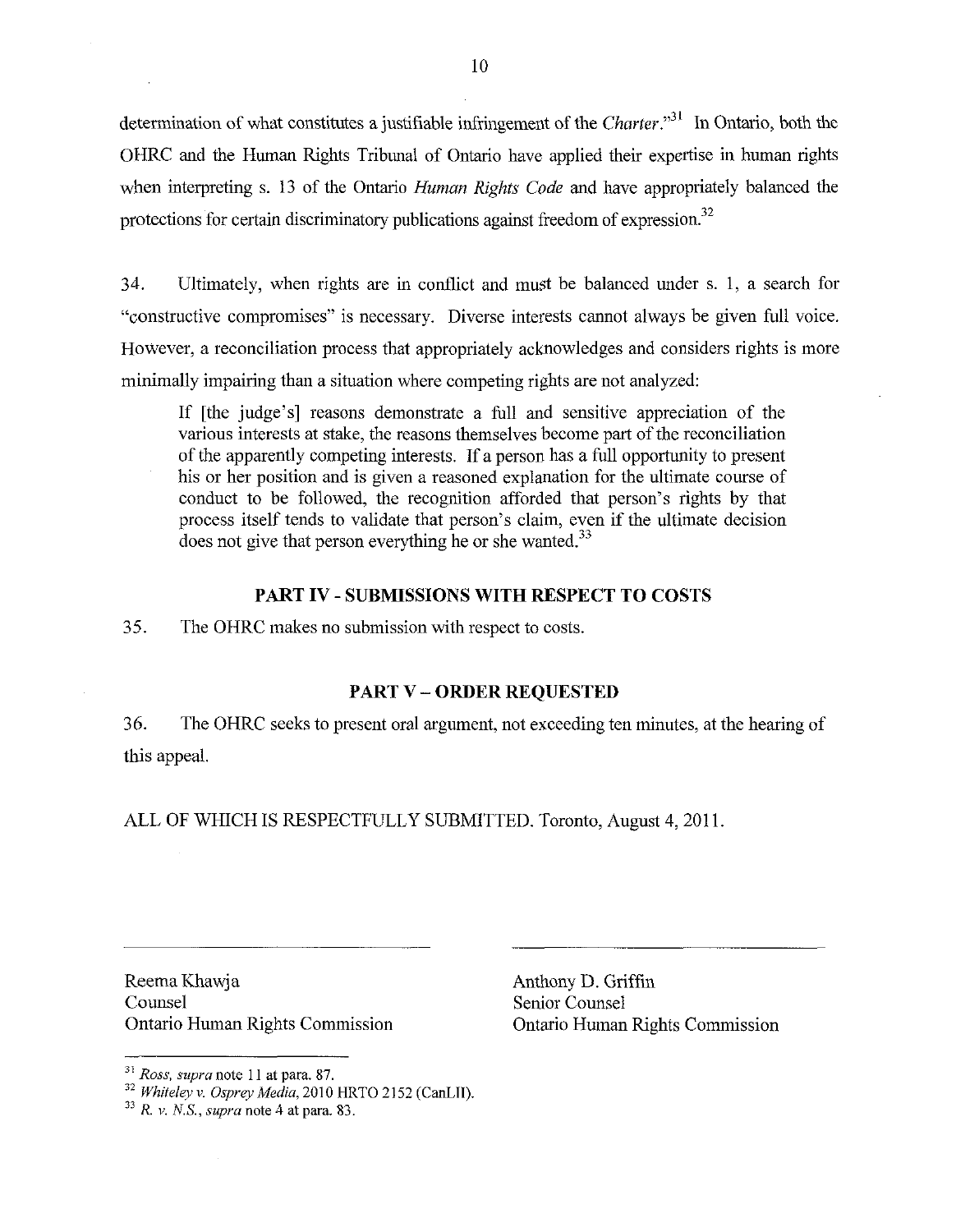# **PART VI** - **TABLE OF AUTHORITIES**

 $\frac{1}{2}$ 

| <b>Authority</b>                                                                                                                                                        | Paragraphs                   |
|-------------------------------------------------------------------------------------------------------------------------------------------------------------------------|------------------------------|
| British Columbia (Public Service Employee Relations Commission)<br>v. BCGSEU, [1999] 3 S.C.R. 3                                                                         | $\overline{4}$               |
| Dagenais v. Canadian Broadcasting Corp., [1994] 3 S.C.R. 836                                                                                                            | 4, 11, 13, 14                |
| Canada (Human Rights Commission) v. Taylor, [1990] 3 S.C.R. 892                                                                                                         | 6, 30, 32                    |
| R. v. N.S., 2010 ONCA 670                                                                                                                                               | 6, 15, 16, 18,<br>20, 21, 34 |
| Reference re Same-Sex Marriage, [2004] 3 S.C.R. 698                                                                                                                     | 10, 13, 15, 26               |
| <i>R. v. Mills</i> , [1999] 3 S.C.R. 668                                                                                                                                | 11, 14, 15                   |
| Vriend v. Alberta, [1998] 1 S.C.R. 493                                                                                                                                  | 12                           |
| R. v. Big M Drug Mart Ltd., [1985] 1 S.C.R. 295                                                                                                                         | 13                           |
| R. v. Butler, [1992] 1 S.C.R. 452                                                                                                                                       | 13                           |
| R. v. Sharpe, [2001] 1 S.C.R. 445                                                                                                                                       | 13                           |
| R. v. Keegstra, [1990] 3 S.C.R. 697                                                                                                                                     | 13                           |
| Ross v. New Brunswick School District No. 15, [1996] 1 S.C.R. 825                                                                                                       | 13, 29, 33                   |
| The Honourable Justice Franck Iacobucci, "Reconciling Rights:<br>the Supreme Court of Canada's Approach to Competing Charter Rights"<br>$(2003)$ 20 S.C.L.R. $(2d)$ 137 | 15                           |
| Egan v. Canada, [1995] 2 S.C.R. 513                                                                                                                                     | 17                           |
| Bou Malhab v. Diffusion Métromédia CMR Inc., [2011] 1 S.C.R. 214                                                                                                        | 18                           |
| Kempling v. British Columbia College of Teachers, 2005 BCCA 327 (CanLII)                                                                                                | 19, 21, 24                   |
| Syndicat Northcrest v. Amselem, [2004] 2 S.C.R. 551                                                                                                                     | 21, 22, 26                   |
| Multani v. Commission scolaire Marguerite-Bourgeoys, [2006] 1 S.C.R. 256                                                                                                | 22                           |
| Alberta v. Hutterian Brethren of Wilson Colony, [2009] 2 S.C.R. 567                                                                                                     | 23                           |

Ĭ